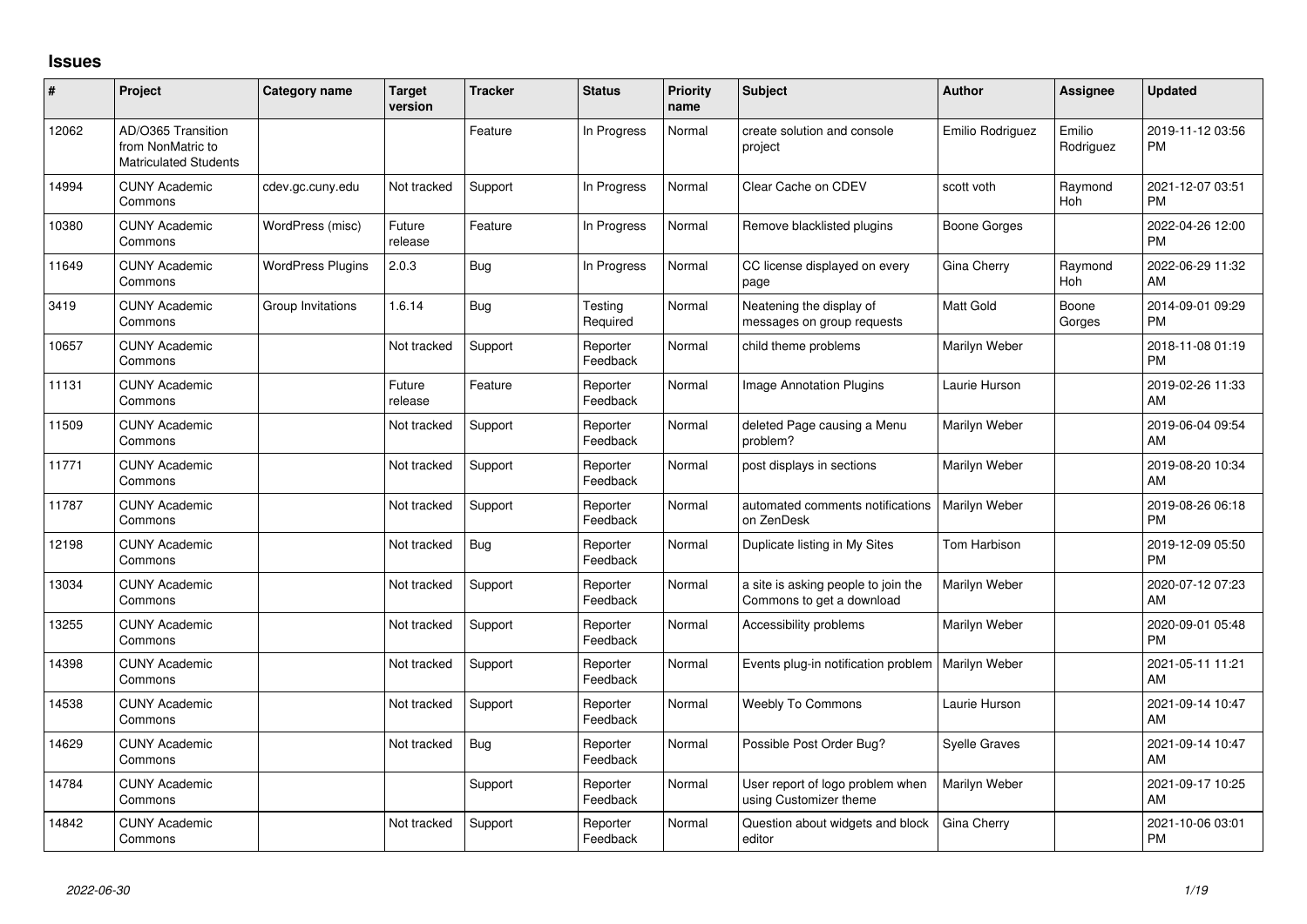| #     | Project                         | Category name | <b>Target</b><br>version | <b>Tracker</b> | <b>Status</b>        | <b>Priority</b><br>name | <b>Subject</b>                                                    | <b>Author</b>           | <b>Assignee</b> | <b>Updated</b>                |
|-------|---------------------------------|---------------|--------------------------|----------------|----------------------|-------------------------|-------------------------------------------------------------------|-------------------------|-----------------|-------------------------------|
| 14900 | <b>CUNY Academic</b><br>Commons |               | Not tracked              | Support        | Reporter<br>Feedback | Normal                  | previous theme?                                                   | Marilyn Weber           |                 | 2021-10-25 10:31<br>AM        |
| 15169 | <b>CUNY Academic</b><br>Commons |               | 2.0.3                    | Support        | Reporter<br>Feedback | Normal                  | new Prelude website zipfiles for<br>custom theme and other files. | Marilyn Weber           |                 | 2022-06-29 11:32<br><b>AM</b> |
| 15176 | <b>CUNY Academic</b><br>Commons |               | Not tracked              | Support        | Reporter<br>Feedback | Normal                  | Archiving Q Writing & Old<br>Wordpress Sites on the Commons       | Laurie Hurson           |                 | 2022-02-08 10:28<br>AM        |
| 15260 | <b>CUNY Academic</b><br>Commons |               |                          | Support        | Reporter<br>Feedback | Normal                  | Diacritical markings   European<br><b>Stages</b>                  | Marilyn Weber           |                 | 2022-02-04 08:16<br>AM        |
| 15370 | <b>CUNY Academic</b><br>Commons |               |                          | Support        | Reporter<br>Feedback | Normal                  | All-in-One Event Calendar?                                        | Marilyn Weber           |                 | 2022-02-17 11:03<br><b>AM</b> |
| 15613 | <b>CUNY Academic</b><br>Commons |               | 2.0.3                    | Feature        | Reporter<br>Feedback | Normal                  | Adding "Passster" plugin                                          | Laurie Hurson           |                 | 2022-06-29 11:32<br>AM        |
| 15655 | <b>CUNY Academic</b><br>Commons |               | 2.0.3                    | Support        | Reporter<br>Feedback | Normal                  | Event Aggregator plugin?                                          | Marilyn Weber           |                 | 2022-06-29 11:32<br>AM        |
| 15923 | <b>CUNY Academic</b><br>Commons |               | Not tracked              | Feature        | Reporter<br>Feedback | Normal                  | <b>Bellows Plugin Adjustments</b>                                 | Laurie Hurson           |                 | 2022-04-20 10:10<br>AM        |
| 16099 | <b>CUNY Academic</b><br>Commons |               |                          | Support        | Reporter<br>Feedback | Normal                  | request for Newsletter Glue                                       | Marilyn Weber           |                 | 2022-05-13 12:14<br><b>PM</b> |
| 16290 | <b>CUNY Academic</b><br>Commons |               |                          | Feature        | Reporter<br>Feedback | Normal                  | Add Table Of Contents Block<br>plug-in                            | Raffi<br>Khatchadourian |                 | 2022-06-24 10:26<br>AM        |
| 9207  | <b>CUNY Academic</b><br>Commons |               | Future<br>release        | Support        | Reporter<br>Feedback | Normal                  | display dashboards made in<br>Tableau?                            | Marilyn Weber           | Boone<br>Gorges | 2018-04-10 10:42<br>AM        |
| 10678 | <b>CUNY Academic</b><br>Commons |               | Not tracked              | Bug            | Reporter<br>Feedback | High                    | Newsletter Plugin Not Sending<br><b>Out Newsletters</b>           | Mark Webb               | Boone<br>Gorges | 2019-09-16 09:38<br><b>PM</b> |
| 14504 | <b>CUNY Academic</b><br>Commons |               | Not tracked              | Publicity      | Reporter<br>Feedback | Normal                  | Adding showcases to home page<br>menu                             | Laurie Hurson           | Boone<br>Gorges | 2022-01-19 03:26<br><b>PM</b> |
| 12484 | <b>CUNY Academic</b><br>Commons |               | Not tracked              | Support        | Reporter<br>Feedback | Normal                  | Sign up Code for COIL Course<br>starting in March                 | Laurie Hurson           | Matt Gold       | 2020-03-02 02:26<br><b>PM</b> |
| 2573  | <b>NYCDH Community</b><br>Site  |               |                          | Feature        | Reporter<br>Feedback | Normal                  | Add dh nyc twitter list feed to site                              | Mark Newton             | Matt Gold       | 2013-05-16 11:42<br><b>PM</b> |
| 6644  | <b>CUNY Academic</b><br>Commons |               | Not tracked              | Bug            | Reporter<br>Feedback | High                    | White Screen at Login Pge                                         | Luke Waltzer            | Raymond<br>Hoh  | 2016-11-21 10:34<br><b>PM</b> |
| 10262 | <b>CUNY Academic</b><br>Commons |               | Not tracked              | Bug            | Reporter<br>Feedback | Normal                  | Newsletter Plugin: Broken Image<br>at Bottom of All Newsletters   | Mark Webb               | Raymond<br>Hoh  | 2018-08-30 05:17<br><b>PM</b> |
| 11149 | <b>CUNY Academic</b><br>Commons |               | Not tracked              | Support        | Reporter<br>Feedback | Normal                  | comments getting blocked                                          | Marilyn Weber           | Raymond<br>Hoh  | 2019-03-26 11:40<br>AM        |
| 12004 | <b>CUNY Academic</b><br>Commons |               | Not tracked              | Support        | Reporter<br>Feedback | Normal                  | Notifications for spam blog<br>comments                           | Gina Cherry             | Raymond<br>Hoh  | 2019-11-01 12:05<br>PM        |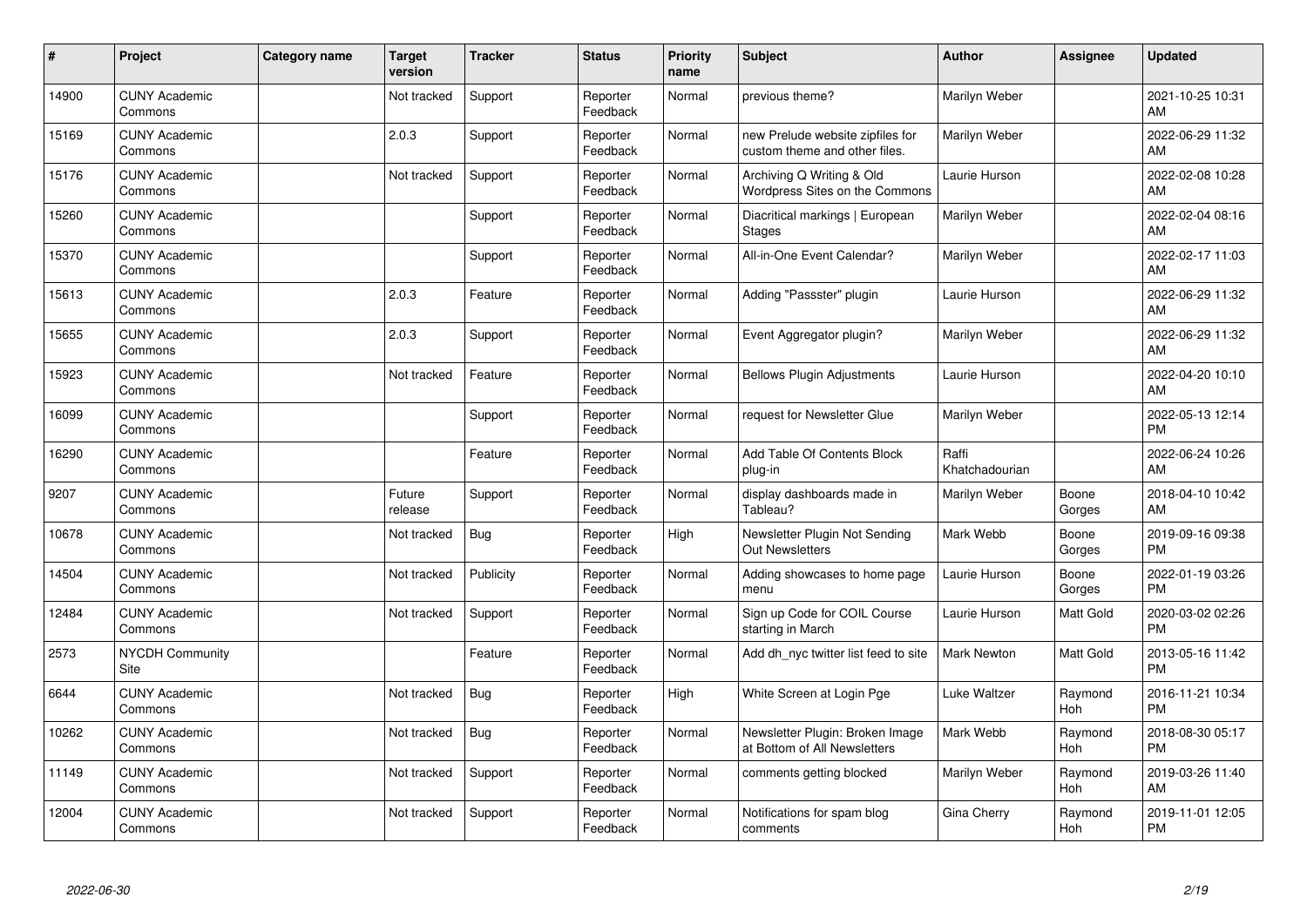| #     | Project                         | <b>Category name</b>       | <b>Target</b><br>version | <b>Tracker</b> | <b>Status</b>        | Priority<br>name | <b>Subject</b>                                        | <b>Author</b>           | Assignee            | <b>Updated</b>                |
|-------|---------------------------------|----------------------------|--------------------------|----------------|----------------------|------------------|-------------------------------------------------------|-------------------------|---------------------|-------------------------------|
| 16110 | <b>CUNY Academic</b><br>Commons |                            |                          | Support        | Reporter<br>Feedback | Normal           | remove Creative Commons<br>license from pages?        | Marilyn Weber           | Raymond<br>Hoh      | 2022-05-17 06:11<br><b>PM</b> |
| 12350 | <b>CUNY Academic</b><br>Commons | <b>Blogs (BuddyPress)</b>  | Not tracked              | Support        | Reporter<br>Feedback | Normal           | URL creation problem                                  | Marilyn Weber           |                     | 2020-02-03 11:27<br>AM        |
| 11556 | <b>CUNY Academic</b><br>Commons | Courses                    | Not tracked              | Bug            | Reporter<br>Feedback | Normal           | Instructor name given in course<br>listing            | Tom Harbison            |                     | 2019-06-25 04:12<br><b>PM</b> |
| 10982 | <b>CUNY Academic</b><br>Commons | Domain Mapping             | Not tracked              | Support        | Reporter<br>Feedback | Normal           | <b>CNAME</b> question                                 | scott voth              |                     | 2019-01-22 04:29<br><b>PM</b> |
| 11493 | <b>CUNY Academic</b><br>Commons | Domain Mapping             | Not tracked              | Support        | Reporter<br>Feedback | Normal           | Domain Mapping Request - Talia<br>Schaffer            | scott voth              | Matt Gold           | 2019-08-06 08:39<br>AM        |
| 9979  | <b>CUNY Academic</b><br>Commons | <b>Email Notifications</b> | Not tracked              | <b>Bug</b>     | Reporter<br>Feedback | Normal           | Reports of slow email activation<br>emails            | <b>Matt Gold</b>        | Boone<br>Gorges     | 2018-08-29 09:40<br><b>PM</b> |
| 11971 | <b>CUNY Academic</b><br>Commons | <b>Email Notifications</b> | Future<br>release        | Bug            | Reporter<br>Feedback | Low              | Pictures obscured in emailed post<br>notifications    | Marilyn Weber           | Raymond<br>Hoh      | 2019-11-21 01:14<br><b>PM</b> |
| 11077 | <b>CUNY Academic</b><br>Commons | Events                     | Not tracked              | Feature        | Reporter<br>Feedback | Normal           | Show event category description<br>in event list view | Raffi<br>Khatchadourian |                     | 2019-02-12 10:38<br><b>PM</b> |
| 5317  | <b>CUNY Academic</b><br>Commons | Group Blogs                | Not tracked              | Bug            | Reporter<br>Feedback | Normal           | Notifications of New Post Didn't<br>Come              | Luke Waltzer            | Samantha<br>Raddatz | 2016-03-21 10:41<br><b>PM</b> |
| 13328 | <b>CUNY Academic</b><br>Commons | Group Forums               | Not tracked              | Bug            | Reporter<br>Feedback | Normal           | cross-posting in two related<br>groups                | Marilyn Weber           | Raymond<br>Hoh      | 2020-09-15 10:39<br><b>PM</b> |
| 1456  | <b>CUNY Academic</b><br>Commons | Group Invitations          | Future<br>release        | Feature        | Reporter<br>Feedback | Low              | Invite to Group Button from Profile<br>Field          | <b>Matt Gold</b>        | Samantha<br>Raddatz | 2015-11-09 05:59<br><b>PM</b> |
| 1544  | <b>CUNY Academic</b><br>Commons | Groups (misc)              | Future<br>release        | Feature        | Reporter<br>Feedback | Normal           | Group Filtering and Sorting                           | Matt Gold               | Chris Stein         | 2019-03-01 02:25<br><b>PM</b> |
| 12446 | <b>CUNY Academic</b><br>Commons | Groups (misc)              | Future<br>release        | Feature        | Reporter<br>Feedback | Normal           | Toggle default site to group forum<br>posting         | Laurie Hurson           | Laurie Hurson       | 2020-03-10 11:57<br>AM        |
| 7115  | <b>CUNY Academic</b><br>Commons | Groups (misc)              | Future<br>release        | Feature        | Reporter<br>Feedback | Normal           | make licensing info clear during<br>group creation    | <b>Matt Gold</b>        | Raymond<br>Hoh      | 2020-12-08 11:32<br>AM        |
| 15242 | <b>CUNY Academic</b><br>Commons | Performance                | Not tracked              | <b>Bug</b>     | Reporter<br>Feedback | Normal           | Slugist site                                          | Raffi<br>Khatchadourian | Boone<br>Gorges     | 2022-02-07 11:14<br>AM        |
| 6014  | <b>CUNY Academic</b><br>Commons | Publicity                  | Future<br>release        | Publicity      | Reporter<br>Feedback | Normal           | Google search listing                                 | Matt Gold               | Boone<br>Gorges     | 2016-09-21 03:48<br><b>PM</b> |
| 11945 | <b>CUNY Academic</b><br>Commons | Reckoning                  | Future<br>release        | Feature        | Reporter<br>Feedback | Normal           | Add Comments bubble to<br>Reckoning views             | Boone Gorges            | Boone<br>Gorges     | 2019-11-12 05:14<br><b>PM</b> |
| 10273 | <b>CUNY Academic</b><br>Commons | Registration               | Not tracked              | Support        | Reporter<br>Feedback | Normal           | users combining CF and campus<br>address              | Marilyn Weber           |                     | 2019-09-18 10:58<br>AM        |
| 13975 | CUNY Academic<br>Commons        | Social Paper               | Not tracked              | Support        | Reporter<br>Feedback | Normal           | can't approve comments on Social<br>Paper paper       | Marilyn Weber           |                     | 2021-02-12 09:33<br>AM        |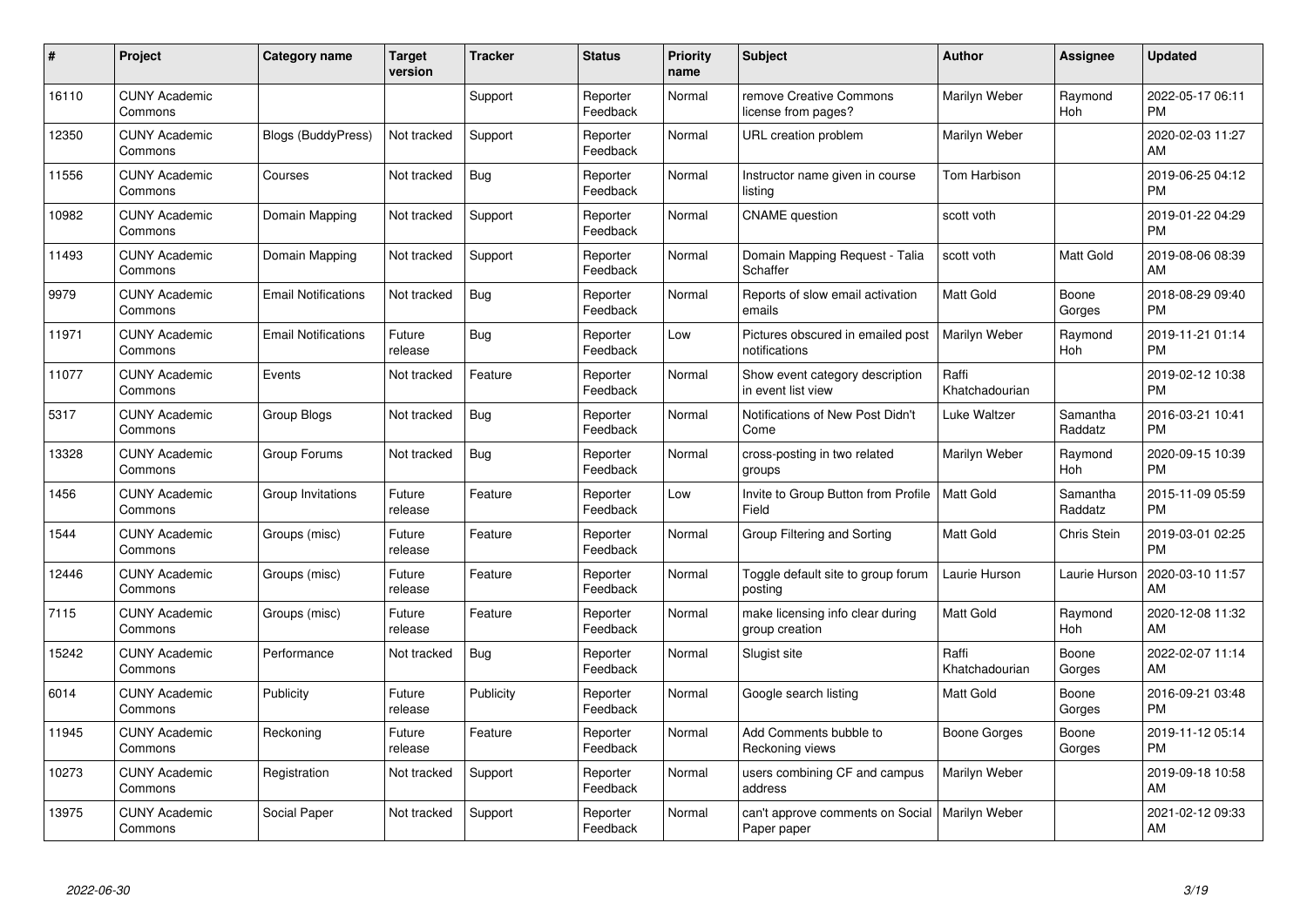| #     | Project                         | <b>Category name</b>     | Target<br>version | <b>Tracker</b> | <b>Status</b>        | <b>Priority</b><br>name | <b>Subject</b>                                                                                  | <b>Author</b>           | Assignee        | <b>Updated</b>                |
|-------|---------------------------------|--------------------------|-------------------|----------------|----------------------|-------------------------|-------------------------------------------------------------------------------------------------|-------------------------|-----------------|-------------------------------|
| 8675  | <b>CUNY Academic</b><br>Commons | User Onboarding          | Future<br>release | Bug            | Reporter<br>Feedback | Low                     | Add new User search screen calls<br>for the input of email address but<br>doesn't work with one | Paul Hebert             | Boone<br>Gorges | 2017-10-11 11:17<br>AM.       |
| 11386 | <b>CUNY Academic</b><br>Commons | WordPress - Media        | Not tracked       | Support        | Reporter<br>Feedback | Normal                  | disappearing images                                                                             | scott voth              | Boone<br>Gorges | 2019-05-14 10:32<br>AM        |
| 11449 | <b>CUNY Academic</b><br>Commons | WordPress - Media        | Not tracked       | Support        | Reporter<br>Feedback | Normal                  | Cloning Media Library for JITP<br>from Staging to Production Site                               | <b>Patrick DeDauw</b>   | Boone<br>Gorges | 2019-05-13 12:00<br><b>PM</b> |
| 14483 | <b>CUNY Academic</b><br>Commons | WordPress - Media        | Not tracked       | Bug            | Reporter<br>Feedback | Normal                  | <b>Wordpress PDF Embed Stopped</b><br>Working after JITP Media Clone                            | Patrick DeDauw          | Boone<br>Gorges | 2021-05-20 01:51<br><b>PM</b> |
| 14074 | <b>CUNY Academic</b><br>Commons | WordPress (misc)         | Not tracked       | Support        | Reporter<br>Feedback | Normal                  | page password protection problem                                                                | Marilyn Weber           |                 | 2021-03-02 11:03<br>AM        |
| 10040 | <b>CUNY Academic</b><br>Commons | WordPress (misc)         | Not tracked       | Bug            | Reporter<br>Feedback | Normal                  | User doesn't see full list of themes                                                            | <b>Matt Gold</b>        | Boone<br>Gorges | 2018-07-25 10:12<br>AM        |
| 14983 | <b>CUNY Academic</b><br>Commons | WordPress (misc)         | Not tracked       | Support        | Reporter<br>Feedback | Normal                  | "Read More" tag not working                                                                     | Rebecca Krisel          | Raymond<br>Hoh  | 2021-11-23 01:17<br><b>PM</b> |
| 16245 | <b>CUNY Academic</b><br>Commons | WordPress (misc)         |                   | Bug            | Reporter<br>Feedback | Normal                  | Save Button missing on<br>WordPress Profile page                                                | scott voth              | Raymond<br>Hoh  | 2022-06-16 03:09<br><b>PM</b> |
| 6356  | <b>CUNY Academic</b><br>Commons | <b>WordPress Plugins</b> | Future<br>release | Bug            | Reporter<br>Feedback | Low                     | Should Subscribe2 be<br>deprecated?                                                             | Luke Waltzer            |                 | 2017-03-20 12:20<br><b>PM</b> |
| 11120 | <b>CUNY Academic</b><br>Commons | <b>WordPress Plugins</b> | Not tracked       | <b>Bug</b>     | Reporter<br>Feedback | Normal                  | Events Manager Events Not<br>Showing Up                                                         | Mark Webb               |                 | 2019-02-27 04:10<br><b>PM</b> |
| 11415 | <b>CUNY Academic</b><br>Commons | <b>WordPress Plugins</b> | Not tracked       | Bug            | Reporter<br>Feedback | Normal                  | Blog Subscriptions in Jetpack                                                                   | Laurie Hurson           |                 | 2019-05-14 10:34<br><b>AM</b> |
| 11788 | <b>CUNY Academic</b><br>Commons | <b>WordPress Plugins</b> | Future<br>release | Support        | Reporter<br>Feedback | Normal                  | Plugin Request - Browse Aloud                                                                   | scott voth              |                 | 2019-09-24 08:42<br>AM        |
| 9211  | <b>CUNY Academic</b><br>Commons | <b>WordPress Plugins</b> | Future<br>release | Support        | Reporter<br>Feedback | Normal                  | Auto-Role Setting in Forum Plugin<br><b>Causing Some Confusion</b>                              | Luke Waltzer            | Boone<br>Gorges | 2018-03-13 11:44<br>AM        |
| 9289  | <b>CUNY Academic</b><br>Commons | <b>WordPress Plugins</b> | Future<br>release | Bug            | Reporter<br>Feedback | Normal                  | Email Users Plugin                                                                              | Laurie Hurson           | Boone<br>Gorges | 2018-10-24 12:34<br><b>PM</b> |
| 9515  | <b>CUNY Academic</b><br>Commons | <b>WordPress Plugins</b> | Not tracked       | Bug            | Reporter<br>Feedback | Normal                  | Text to Speech plugin - "More<br>Slowly" checkbox not working                                   | scott voth              | Boone<br>Gorges | 2018-06-13 02:26<br><b>PM</b> |
| 9947  | <b>CUNY Academic</b><br>Commons | <b>WordPress Plugins</b> | Future<br>release | Feature        | Reporter<br>Feedback | Normal                  | Install H5P quiz plugin                                                                         | Matt Gold               | Boone<br>Gorges | 2018-09-11 11:01<br><b>AM</b> |
| 12121 | <b>CUNY Academic</b><br>Commons | <b>WordPress Plugins</b> | 2.0.3             | Feature        | Reporter<br>Feedback | Normal                  | Embedding H5P Iframes on<br><b>Commons Site</b>                                                 | Laurie Hurson           | Boone<br>Gorges | 2022-06-29 11:32<br><b>AM</b> |
| 12741 | <b>CUNY Academic</b><br>Commons | <b>WordPress Plugins</b> | Not tracked       | Support        | Reporter<br>Feedback | Normal                  | Tableau Public Viz Block                                                                        | Marilyn Weber           | Raymond<br>Hoh  | 2020-05-12 11:00<br>AM        |
| 15516 | <b>CUNY Academic</b><br>Commons | <b>WordPress Plugins</b> |                   | Bug            | Reporter<br>Feedback | Normal                  | Can't publish or save draft of post<br>on wordpress.com                                         | Raffi<br>Khatchadourian | Raymond<br>Hoh  | 2022-03-02 05:52<br>PM        |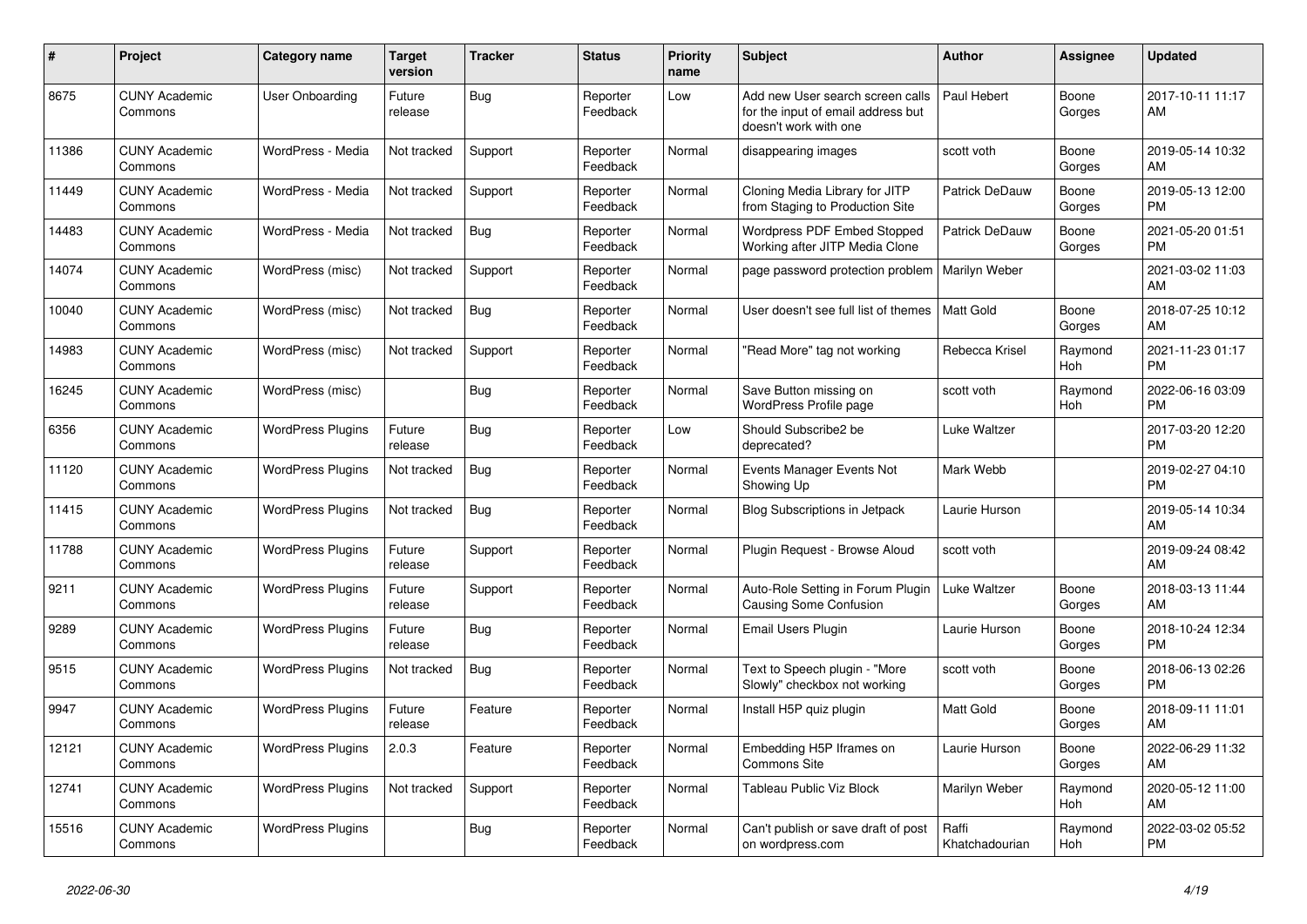| #     | <b>Project</b>                  | Category name            | <b>Target</b><br>version | <b>Tracker</b> | <b>Status</b>        | <b>Priority</b><br>name | <b>Subject</b>                                                                                | <b>Author</b>      | Assignee         | <b>Updated</b>                |
|-------|---------------------------------|--------------------------|--------------------------|----------------|----------------------|-------------------------|-----------------------------------------------------------------------------------------------|--------------------|------------------|-------------------------------|
| 5826  | <b>CUNY Academic</b><br>Commons | <b>WordPress Plugins</b> | Future<br>release        | Support        | Reporter<br>Feedback | Normal                  | <b>Remove Subscription Options</b><br>plugin from directory                                   | Sarah Morgano      | Sarah<br>Morgano | 2016-10-21 04:14<br><b>PM</b> |
| 10769 | <b>CUNY Academic</b><br>Commons | <b>WordPress Themes</b>  | Not tracked              | Bug            | Reporter<br>Feedback | Normal                  | 2011 Theme Sidebar                                                                            | Mark Webb          |                  | 2018-12-04 04:09<br><b>PM</b> |
| 12360 | <b>CUNY Academic</b><br>Commons | <b>WordPress Themes</b>  | Not tracked              | <b>Bug</b>     | Reporter<br>Feedback | Normal                  | site just says "DANTE We are<br>currently in maintenance mode,<br>please check back shortly." | Marilyn Weber      |                  | 2020-02-04 12:13<br><b>PM</b> |
| 11848 | <b>CUNY Academic</b><br>Commons |                          | Not tracked              | Support        | Hold                 | Normal                  | a Dean of Faculty wants to share<br>a large file                                              | Marilyn Weber      |                  | 2019-09-24 08:44<br><b>AM</b> |
| 13912 | <b>CUNY Academic</b><br>Commons |                          | Not tracked              | Feature        | Hold                 | Low                     | posting "missed schedule"                                                                     | Marilyn Weber      |                  | 2021-02-23 10:46<br><b>AM</b> |
| 2576  | <b>NYCDH Community</b><br>Site  |                          |                          | <b>Bug</b>     | Hold                 | Low                     | Test Next Button in Javascript<br><b>Tutorial Under Activities</b>                            | <b>Mark Newton</b> | Alex Gil         | 2013-05-18 02:55<br><b>PM</b> |
| 16092 | <b>CUNY Academic</b><br>Commons |                          | Future<br>release        | Feature        | Hold                 | Normal                  | Don't show main site in Site<br>search results                                                | Boone Gorges       | Boone<br>Gorges  | 2022-05-17 03:12<br><b>PM</b> |
| 9060  | <b>CUNY Academic</b><br>Commons | Commons In A Box         | Not tracked              | Bug            | Hold                 | Normal                  | Problems with CBox image library<br>/ upload                                                  | Lisa Rhody         | Raymond<br>Hoh   | 2018-01-10 03:26<br><b>PM</b> |
| 8756  | <b>CUNY Academic</b><br>Commons | Group Blogs              | Future<br>release        | Feature        | Hold                 | Normal                  | Connect multiple blogs to one<br>group?                                                       | <b>Matt Gold</b>   | Boone<br>Gorges  | 2017-09-30 10:42<br>AM        |
| 3369  | <b>CUNY Academic</b><br>Commons | Reply By Email           | Not tracked              | Outreach       | Hold                 | Normal                  | Release reply by email to WP<br>plugin directory                                              | Matt Gold          | Raymond<br>Hoh   | 2016-03-01 12:46<br><b>PM</b> |
| 8991  | <b>CUNY Academic</b><br>Commons | Reply By Email           | Not tracked              | Bug            | Hold                 | Normal                  | RBE duplicate email message<br>issue                                                          | <b>Matt Gold</b>   | Raymond<br>Hoh   | 2018-02-18 08:53<br><b>PM</b> |
| 14113 | <b>CUNY Academic</b><br>Commons | WordPress (misc)         | Future<br>release        | Bug            | Hold                 | Normal                  | Block Editor Not Working on this<br>page - Json error                                         | scott voth         | Boone<br>Gorges  | 2021-03-05 11:01<br>AM        |
| 3939  | <b>CUNY Academic</b><br>Commons | <b>WordPress Plugins</b> | Future<br>release        | <b>Bug</b>     | Hold                 | Normal                  | Activity stream support for<br>Co-Authors Plus plugin                                         | Raymond Hoh        | Raymond<br>Hoh   | 2015-11-09 06:13<br><b>PM</b> |
| 11519 | <b>CUNY Academic</b><br>Commons |                          | Not tracked              | Support        | Assigned             | Normal                  | comment option not appearing                                                                  | Marilyn Weber      |                  | 2019-09-24 10:28<br>AM        |
| 12436 | <b>CUNY Academic</b><br>Commons |                          | Not tracked              | <b>Bug</b>     | Assigned             | Normal                  | Nightly system downtime                                                                       | Boone Gorges       |                  | 2020-08-01 09:30<br>AM        |
| 2577  | <b>NYCDH Community</b><br>Site  |                          |                          | Feature        | Assigned             | Low                     | Investigate Potential to Add Links<br>to the Forum                                            | Mark Newton        | Alex Gil         | 2013-05-16 09:40<br><b>PM</b> |
| 10368 | <b>CUNY Academic</b><br>Commons |                          | Future<br>release        | Feature        | Assigned             | Normal                  | Use ORCID data to populate<br>academic profile page                                           | Stephen Francoeur  | Boone<br>Gorges  | 2018-09-25 01:53<br><b>PM</b> |
| 2618  | <b>NYCDH Community</b><br>Site  |                          |                          | Bug            | Assigned             | Low                     | Mark blogs as spam when created<br>by users marked as spam                                    | Matt Gold          | Boone<br>Gorges  | 2013-06-09 11:38<br><b>PM</b> |
| 11517 | <b>CUNY Academic</b><br>Commons |                          | Not tracked              | Feature        | Assigned             | Normal                  | wp-accessibility plugin should not<br>strip 'target="_blank"' by default                      | Boone Gorges       | Laurie Hurson    | 2019-09-24 09:57<br>AM        |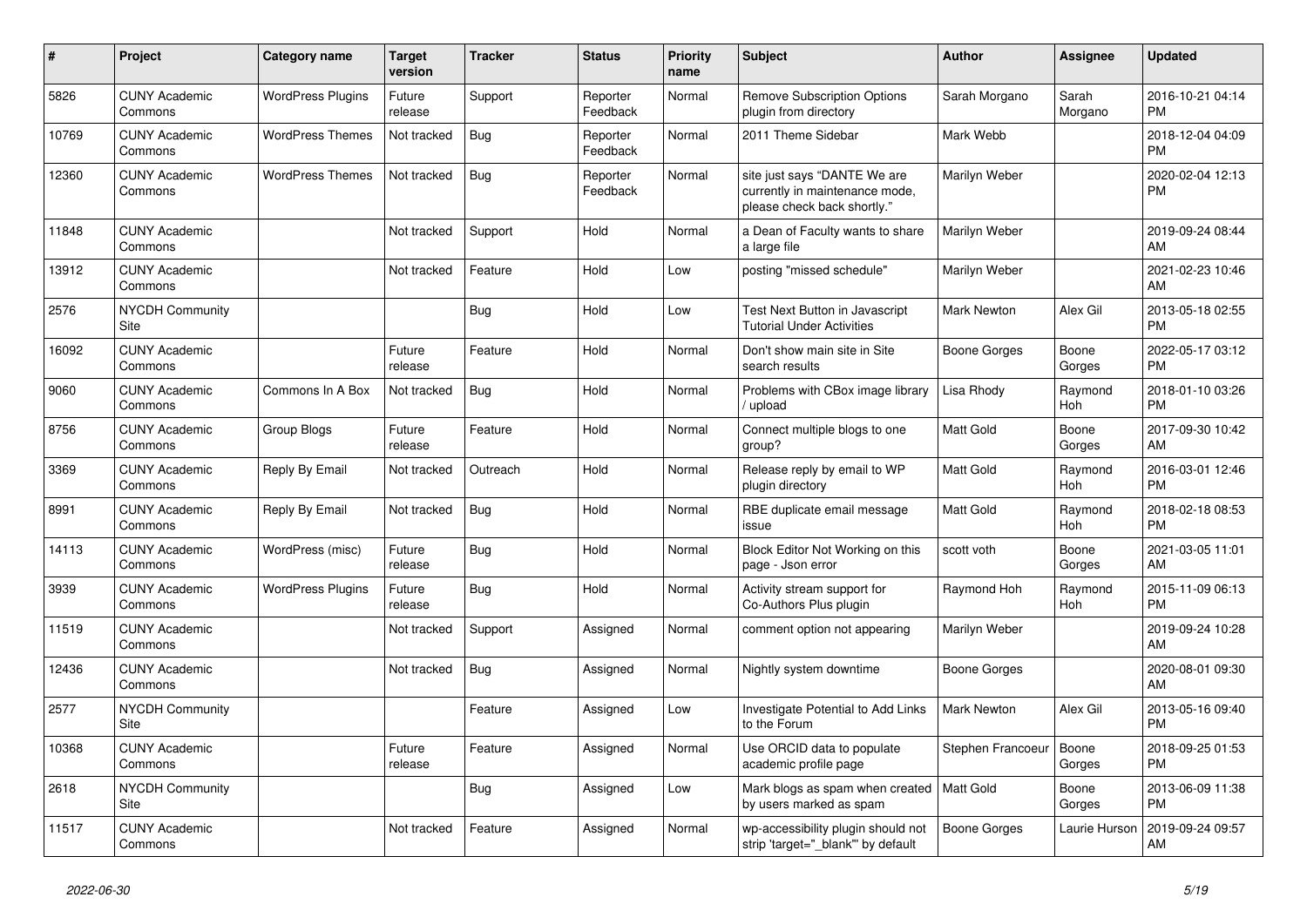| #    | <b>Project</b>                  | Category name             | <b>Target</b><br>version | <b>Tracker</b> | <b>Status</b> | <b>Priority</b><br>name | <b>Subject</b>                                                                        | <b>Author</b>      | Assignee            | <b>Updated</b>                |
|------|---------------------------------|---------------------------|--------------------------|----------------|---------------|-------------------------|---------------------------------------------------------------------------------------|--------------------|---------------------|-------------------------------|
| 7828 | <b>CUNY Academic</b><br>Commons |                           | Not tracked              | Feature        | Assigned      | Normal                  | Theme Assessment 2017                                                                 | Margaret Galvan    | Margaret<br>Galvan  | 2017-05-02 10:41<br><b>PM</b> |
| 8837 | <b>CUNY Academic</b><br>Commons |                           | Not tracked              | Feature        | Assigned      | Normal                  | Create a form to request info from<br>people requesting premium<br>themes and plugins | <b>Matt Gold</b>   | Marilyn<br>Weber    | 2017-11-14 03:35<br><b>PM</b> |
| 2571 | <b>NYCDH Community</b><br>Site  |                           |                          | Feature        | Assigned      | Normal                  | Add Google custom search box to<br>homepage                                           | <b>Mark Newton</b> | Raymond<br>Hoh      | 2013-05-18 07:49<br><b>PM</b> |
| 2574 | <b>NYCDH Community</b><br>Site  |                           |                          | Feature        | Assigned      | Normal                  | Add Way to Upload Files to<br>Groups                                                  | <b>Mark Newton</b> | Raymond<br>Hoh      | 2013-05-18 07:46<br><b>PM</b> |
| 8992 | <b>NYCDH Community</b><br>Site  |                           |                          | Bug            | Assigned      | Normal                  | Multiple RBE error reports                                                            | <b>Matt Gold</b>   | Raymond<br>Hoh      | 2017-12-11 05:43<br><b>PM</b> |
| 4235 | <b>CUNY Academic</b><br>Commons |                           | Not tracked              | Design/UX      | Assigned      | Normal                  | Explore user experience around<br>comments on forum topics vs docs                    | <b>Matt Gold</b>   | Samantha<br>Raddatz | 2015-07-21 10:23<br>AM        |
| 2612 | <b>CUNY Academic</b><br>Commons |                           | Not tracked              | Publicity      | Assigned      | Normal                  | Pinterest site for the Commons                                                        | local admin        | Sarah<br>Morgano    | 2016-03-04 11:19<br>AM        |
| 2666 | <b>CUNY Academic</b><br>Commons | About page                | Not tracked              | Documentation  | Assigned      | Normal                  | <b>Update About Text</b>                                                              | Chris Stein        | Luke Waltzer        | 2016-03-04 11:19<br>AM        |
| 8900 | <b>CUNY Academic</b><br>Commons | Accessibility             | Future<br>release        | Feature        | Assigned      | Normal                  | Look into tools to enforce<br>accessibility in WP environment                         | <b>Matt Gold</b>   | Boone<br>Gorges     | 2022-04-26 11:59<br>AM        |
| 8901 | <b>CUNY Academic</b><br>Commons | Accessibility             | Future<br>release        | Feature        | Assigned      | Normal                  | Theme analysis for accessibility                                                      | <b>Matt Gold</b>   | Boone<br>Gorges     | 2022-04-26 11:59<br>AM        |
| 1460 | <b>CUNY Academic</b><br>Commons | Analytics                 | Future<br>release        | Feature        | Assigned      | Normal                  | Update System Report                                                                  | <b>Brian Foote</b> | Boone<br>Gorges     | 2015-11-09 06:13<br><b>PM</b> |
| 4070 | <b>CUNY Academic</b><br>Commons | Analytics                 | Not tracked              | Support        | Assigned      | Normal                  | Request for JITP site analytics                                                       | <b>Matt Gold</b>   | Seth Persons        | 2016-02-23 03:09<br><b>PM</b> |
| 5581 | <b>CUNY Academic</b><br>Commons | Analytics                 | Future<br>release        | Feature        | Assigned      | Normal                  | Explore alternatives to Google<br>Analytics                                           | <b>Matt Gold</b>   | Valerie<br>Townsend | 2020-04-17 03:12<br><b>PM</b> |
| 8836 | <b>CUNY Academic</b><br>Commons | <b>Blogs (BuddyPress)</b> | Future<br>release        | Feature        | Assigned      | Normal                  | Redesign site launch process                                                          | <b>Matt Gold</b>   | Boone<br>Gorges     | 2019-10-03 02:49<br><b>PM</b> |
| 5691 | <b>CUNY Academic</b><br>Commons | <b>Blogs (BuddyPress)</b> | Future<br>release        | Bug            | Assigned      | High                    | Differing numbers on Sites display                                                    | Matt Gold          | Raymond<br>Hoh      | 2016-06-13 01:37<br><b>PM</b> |
| 58   | <b>CUNY Academic</b><br>Commons | BuddyPress (misc)         | Future<br>release        | Feature        | Assigned      | Low                     | Make member search sortable by<br>last name                                           | Roberta Brody      | Boone<br>Gorges     | 2010-08-26 02:38<br><b>PM</b> |
| 377  | <b>CUNY Academic</b><br>Commons | BuddyPress (misc)         | Future<br>release        | Feature        | Assigned      | Normal                  | Like buttons                                                                          | <b>Matt Gold</b>   | Boone<br>Gorges     | 2010-11-16 05:13<br><b>PM</b> |
| 435  | <b>CUNY Academic</b><br>Commons | BuddyPress (misc)         | Future<br>release        | Feature        | Assigned      | Normal                  | Include Avatar Images in Forum<br><b>Post Notification Emails</b>                     | <b>Matt Gold</b>   | Boone<br>Gorges     | 2010-12-08 12:40<br><b>PM</b> |
| 500  | <b>CUNY Academic</b><br>Commons | BuddyPress (misc)         | Future<br>release        | Feature        | Assigned      | Normal                  | Export Group Data                                                                     | <b>Matt Gold</b>   | Boone<br>Gorges     | 2010-12-19 12:09<br><b>PM</b> |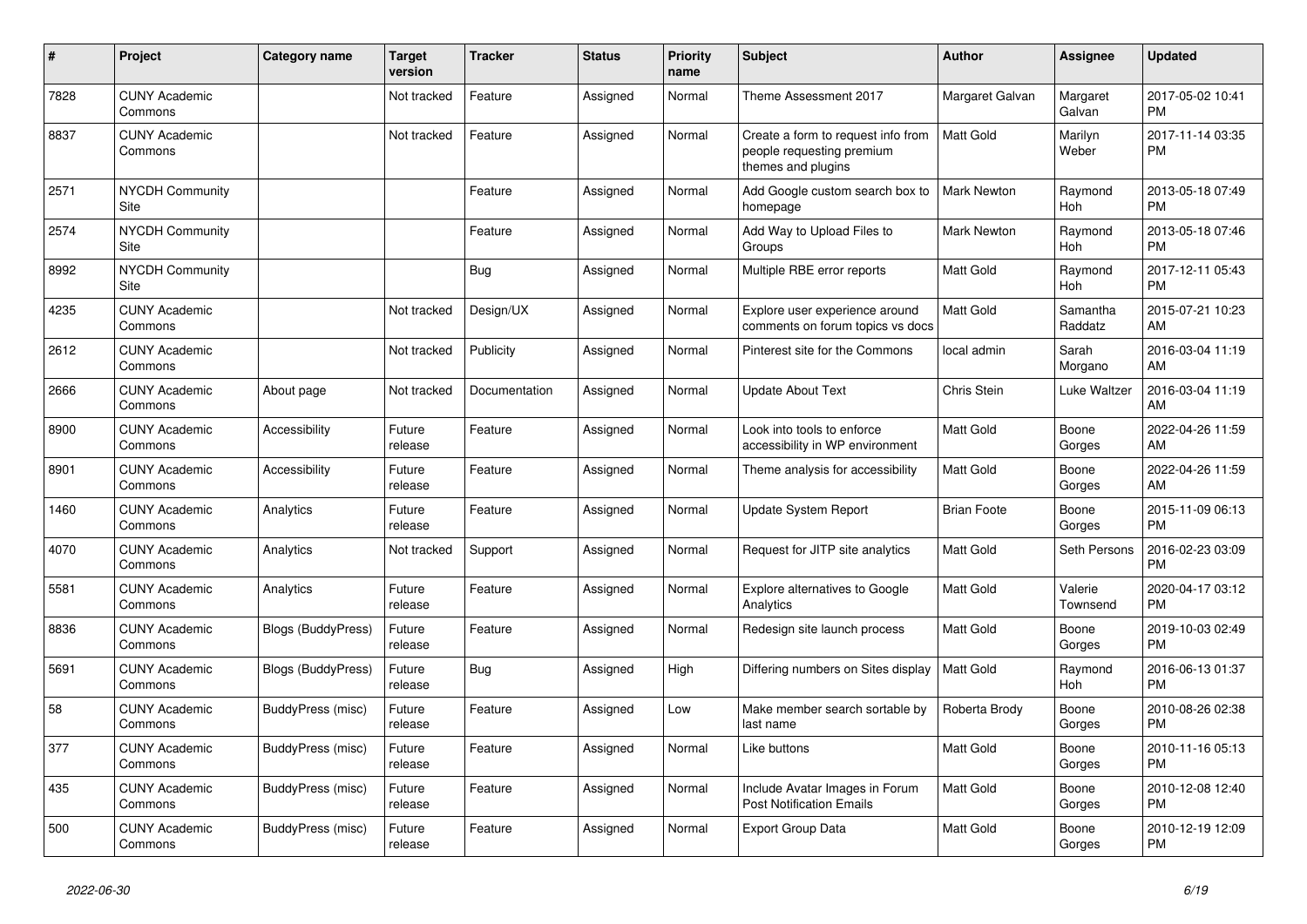| $\#$  | <b>Project</b>                  | <b>Category name</b>       | <b>Target</b><br>version | <b>Tracker</b> | <b>Status</b> | <b>Priority</b><br>name | <b>Subject</b>                                                      | <b>Author</b>       | Assignee            | <b>Updated</b>                |
|-------|---------------------------------|----------------------------|--------------------------|----------------|---------------|-------------------------|---------------------------------------------------------------------|---------------------|---------------------|-------------------------------|
| 554   | <b>CUNY Academic</b><br>Commons | <b>BuddyPress (misc)</b>   | Future<br>release        | Feature        | Assigned      | Normal                  | Add Trackback notifications to<br>site-wide activity feed           | <b>Matt Gold</b>    | Boone<br>Gorges     | 2015-11-09 06:19<br><b>PM</b> |
| 599   | <b>CUNY Academic</b><br>Commons | BuddyPress (misc)          | Future<br>release        | Feature        | Assigned      | Normal                  | Consider adding rating plugins for<br><b>BuddyPress/BBPress</b>     | <b>Matt Gold</b>    | Boone<br>Gorges     | 2011-08-22 06:50<br><b>PM</b> |
| 635   | <b>CUNY Academic</b><br>Commons | BuddyPress (misc)          | Future<br>release        | Feature        | Assigned      | Normal                  | Big Blue Button -<br>Videoconferencing in Groups and<br>Blogs       | Matt Gold           | Boone<br>Gorges     | 2011-03-14 03:24<br><b>PM</b> |
| 2325  | <b>CUNY Academic</b><br>Commons | BuddyPress (misc)          | Future<br>release        | Feature        | Assigned      | Low                     | Profile should have separate fields<br>for first/last names         | local admin         | Boone<br>Gorges     | 2015-11-09 06:09<br><b>PM</b> |
| 310   | <b>CUNY Academic</b><br>Commons | BuddyPress (misc)          | Future<br>release        | Feature        | Assigned      | Low                     | <b>Friend Request Email</b>                                         | Matt Gold           | Samantha<br>Raddatz | 2015-11-09 05:08<br><b>PM</b> |
| 1423  | <b>CUNY Academic</b><br>Commons | BuddyPress (misc)          | Future<br>release        | Feature        | Assigned      | Low                     | Show an avatar for pingback<br>comment activity items               | Boone Gorges        | Tahir Butt          | 2016-10-24 12:03<br><b>PM</b> |
| 519   | <b>CUNY Academic</b><br>Commons | <b>BuddyPress Docs</b>     | Future<br>release        | Feature        | Assigned      | Low                     | TOC for individual docs - for new<br>BP "wiki-like" plugin          | scott voth          | Boone<br>Gorges     | 2015-11-09 05:54<br><b>PM</b> |
| 618   | <b>CUNY Academic</b><br>Commons | <b>BuddyPress Docs</b>     | Future<br>release        | Feature        | Assigned      | Normal                  | <b>BuddyPress Docs: export formats</b>                              | <b>Boone Gorges</b> | Boone<br>Gorges     | 2015-11-09 05:38<br><b>PM</b> |
| 1417  | <b>CUNY Academic</b><br>Commons | <b>BuddyPress Docs</b>     | Future<br>release        | Feature        | Assigned      | Low                     | <b>Bulk actions for BuddyPress Docs</b>                             | <b>Boone Gorges</b> | Boone<br>Gorges     | 2016-10-17 10:41<br><b>PM</b> |
| 1422  | <b>CUNY Academic</b><br>Commons | <b>BuddyPress Docs</b>     | Future<br>release        | Feature        | Assigned      | Normal                  | Make "created Doc" activity icons<br>non-mini                       | <b>Boone Gorges</b> | Boone<br>Gorges     | 2015-11-09 05:48<br><b>PM</b> |
| 1744  | <b>CUNY Academic</b><br>Commons | <b>BuddyPress Docs</b>     | Future<br>release        | Feature        | Assigned      | Normal                  | Spreadsheet-style Docs                                              | Boone Gorges        | Boone<br>Gorges     | 2015-11-09 06:13<br><b>PM</b> |
| 2523  | <b>CUNY Academic</b><br>Commons | <b>BuddyPress Docs</b>     | Future<br>release        | Feature        | Assigned      | Normal                  | Allow Users to Upload Images to<br><b>BP</b> Docs                   | <b>Matt Gold</b>    | Boone<br>Gorges     | 2015-11-09 06:14<br><b>PM</b> |
| 4027  | <b>CUNY Academic</b><br>Commons | Commons In A Box           | Not tracked              | Design/UX      | Assigned      | Normal                  | Usability review of CBOX update<br>procedures                       | Matt Gold           | Samantha<br>Raddatz | 2015-05-11 06:36<br><b>PM</b> |
| 860   | <b>CUNY Academic</b><br>Commons | Design                     | Future<br>release        | Design/UX      | Assigned      | Normal                  | <b>Standardize Button Treatment</b><br><b>Across the Commons</b>    | Chris Stein         | Chris Stein         | 2014-05-01 09:45<br>AM        |
| 2754  | <b>CUNY Academic</b><br>Commons | Design                     | Future<br>release        | Feature        | Assigned      | Normal                  | Determine strategy for CAC logo<br>handling in top header           | Micki Kaufman       | Chris Stein         | 2015-01-05 08:53<br><b>PM</b> |
| 8902  | <b>CUNY Academic</b><br>Commons | Design                     | Not tracked              | Feature        | Assigned      | Normal                  | Report back on research on<br><b>BuddyPress themes</b>              | <b>Matt Gold</b>    | Michael Smith       | 2017-11-10 12:31<br><b>PM</b> |
| 3524  | <b>CUNY Academic</b><br>Commons | Documentation              | Not tracked              | Documentation  | Assigned      | Normal                  | Post describing all you can do<br>when starting up a new blog/group | Matt Gold           | scott voth          | 2014-10-04 12:56<br><b>PM</b> |
| 1165  | <b>CUNY Academic</b><br>Commons | <b>Email Invitations</b>   | Future<br>release        | Feature        | Assigned      | Low                     | Allow saved lists of invitees under<br>Send Invites                 | Boone Gorges        | Boone<br>Gorges     | 2015-11-09 06:03<br><b>PM</b> |
| 15604 | <b>CUNY Academic</b><br>Commons | <b>Email Notifications</b> | Future<br>release        | Feature        | Assigned      | Normal                  | <b>Restructure Commons Group</b><br>Digest Email Messages           | <b>Matt Gold</b>    | Boone<br>Gorges     | 2022-05-26 10:45<br>AM        |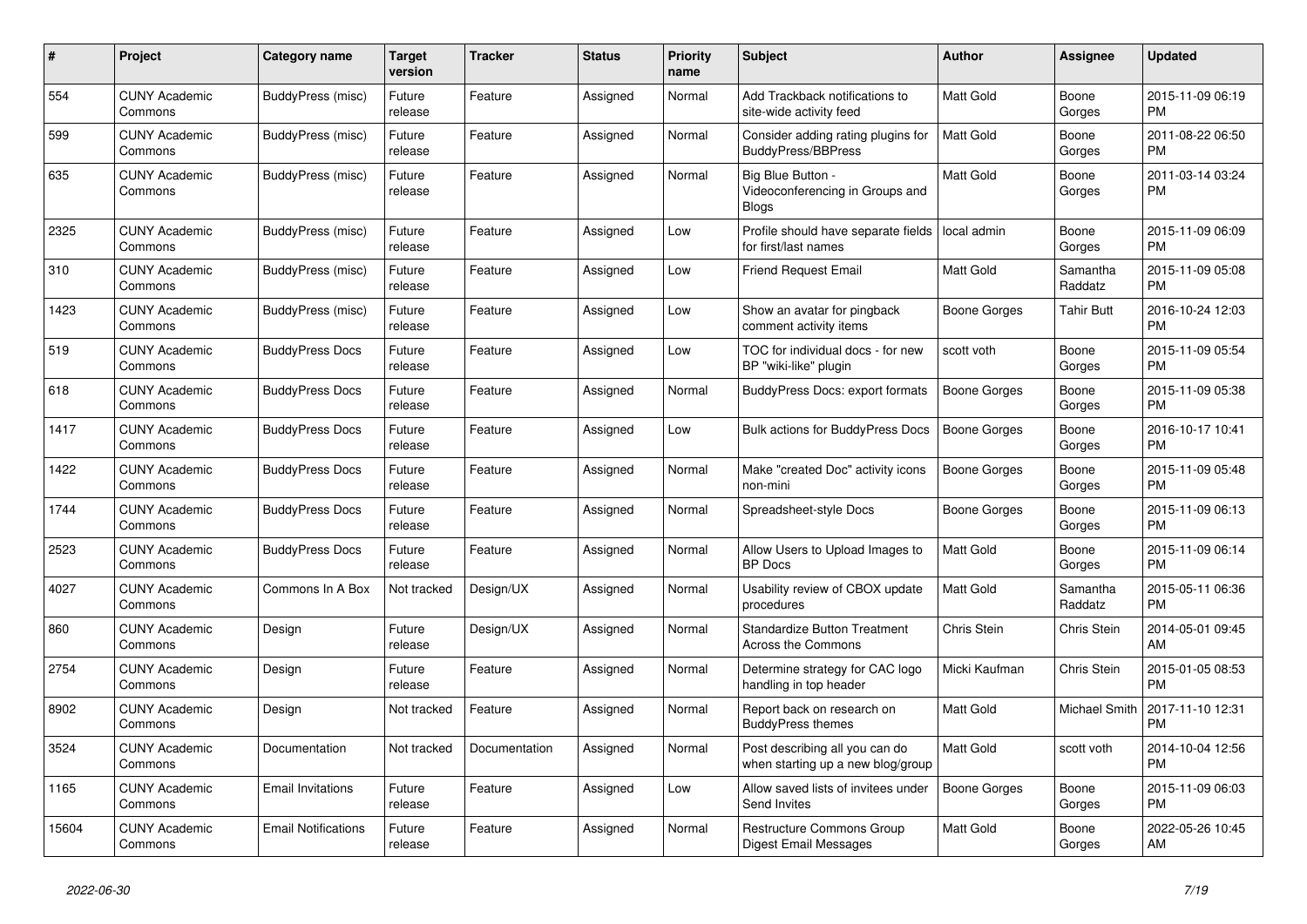| #    | Project                         | Category name              | <b>Target</b><br>version | <b>Tracker</b> | <b>Status</b> | Priority<br>name | <b>Subject</b>                                                                | <b>Author</b>    | <b>Assignee</b>     | <b>Updated</b>                |
|------|---------------------------------|----------------------------|--------------------------|----------------|---------------|------------------|-------------------------------------------------------------------------------|------------------|---------------------|-------------------------------|
| 333  | <b>CUNY Academic</b><br>Commons | <b>Email Notifications</b> | Future<br>release        | Feature        | Assigned      | Low              | Delay Forum Notification Email<br>Delivery Until After Editing Period<br>Ends | <b>Matt Gold</b> | Raymond<br>Hoh      | 2015-11-09 06:01<br><b>PM</b> |
| 3475 | <b>CUNY Academic</b><br>Commons | Events                     | Future<br>release        | Feature        | Assigned      | Normal           | Request to add plugin to<br>streamline room<br>booking/appointment booking    | Naomi Barrettara | Boone<br>Gorges     | 2014-12-01 05:14<br><b>PM</b> |
| 4053 | <b>CUNY Academic</b><br>Commons | Events                     | Future<br>release        | Feature        | Assigned      | Normal           | Create new tab for past events                                                | <b>Matt Gold</b> | Boone<br>Gorges     | 2015-05-12 02:10<br><b>PM</b> |
| 4238 | <b>CUNY Academic</b><br>Commons | Events                     | Future<br>release        | Feature        | Assigned      | Normal           | Copy Events to Other Groups?                                                  | <b>Matt Gold</b> | Boone<br>Gorges     | 2015-07-02 10:08<br>AM        |
| 4903 | <b>CUNY Academic</b><br>Commons | Events                     | Future<br>release        | Design/UX      | Assigned      | Normal           | Improving visual appearance of<br>event calendars                             | <b>Matt Gold</b> | Boone<br>Gorges     | 2016-10-13 11:51<br>AM        |
| 5696 | <b>CUNY Academic</b><br>Commons | Events                     | Future<br>release        | Feature        | Assigned      | Normal           | Events Calendar - display options<br>/ calendar aggregation                   | Matt Gold        | Boone<br>Gorges     | 2016-10-13 11:44<br>AM        |
| 4438 | <b>CUNY Academic</b><br>Commons | Events                     | Future<br>release        | Bug            | Assigned      | Normal           | Events Calendar - Export<br><b>Recurring Events</b>                           | scott voth       | Daniel Jones        | 2016-05-23 04:25<br><b>PM</b> |
| 5016 | <b>CUNY Academic</b><br>Commons | Events                     | Future<br>release        | Feature        | Assigned      | Low              | Allow comments to be posted on<br>events                                      | <b>Matt Gold</b> | Raymond<br>Hoh      | 2019-03-01 02:23<br><b>PM</b> |
| 653  | <b>CUNY Academic</b><br>Commons | Group Blogs                | Future<br>release        | Feature        | Assigned      | Normal           | Redesign Integration of Groups<br>and Blogs                                   | <b>Matt Gold</b> | Samantha<br>Raddatz | 2015-11-09 05:40<br><b>PM</b> |
| 3080 | <b>CUNY Academic</b><br>Commons | Group Files                | Future<br>release        | Feature        | Assigned      | Low              | Create a system to keep track of<br>file changes                              | <b>Matt Gold</b> | Boone<br>Gorges     | 2014-02-26 10:04<br><b>PM</b> |
| 3354 | <b>CUNY Academic</b><br>Commons | <b>Group Files</b>         | Future<br>release        | Feature        | Assigned      | Low              | Allow Group Download of Multiple<br><b>Selected Files</b>                     | <b>Matt Gold</b> | Chris Stein         | 2014-08-01 08:50<br>AM        |
| 1192 | <b>CUNY Academic</b><br>Commons | <b>Group Files</b>         | Future<br>release        | Feature        | Assigned      | Low              | When posting group files, allow<br>users to add a category without<br>saving  | <b>Matt Gold</b> | Raymond<br>Hoh      | 2015-11-09 05:53<br><b>PM</b> |
| 585  | <b>CUNY Academic</b><br>Commons | Group Forums               | Future<br>release        | Feature        | Assigned      | Normal           | Merge Forum Topics                                                            | Sarah Morgano    | Boone<br>Gorges     | 2011-07-06 04:11<br><b>PM</b> |
| 3193 | <b>CUNY Academic</b><br>Commons | Group Forums               | Future<br>release        | Feature        | Assigned      | Normal           | bbPress 2.x dynamic roles and<br><b>RBF</b>                                   | Boone Gorges     | Boone<br>Gorges     | 2014-09-30 01:30<br><b>PM</b> |
| 5268 | <b>CUNY Academic</b><br>Commons | Group Forums               | Future<br>release        | Bug            | Assigned      | Normal           | Long-time to post to multiple<br>groups                                       | Luke Waltzer     | Daniel Jones        | 2016-09-07 06:31<br><b>PM</b> |
| 9835 | <b>CUNY Academic</b><br>Commons | Group Forums               | Future<br>release        | <b>Bug</b>     | Assigned      | Normal           | add a "like" function?                                                        | Marilyn Weber    | <b>Erik Trainer</b> | 2018-06-05 01:49<br><b>PM</b> |
| 6392 | <b>CUNY Academic</b><br>Commons | Group Forums               | Future<br>release        | Design/UX      | Assigned      | Low              | Composition/Preview Panes in<br>Forum Posts                                   | Luke Waltzer     | Paige Dupont        | 2016-10-21 04:26<br><b>PM</b> |
| 3192 | <b>CUNY Academic</b><br>Commons | Group Forums               | Future<br>release        | Feature        | Assigned      | Normal           | Customizable forum views for<br>bbPress 2.x group forums                      | Boone Gorges     | Raymond<br>Hoh      | 2015-11-09 12:47<br>PM        |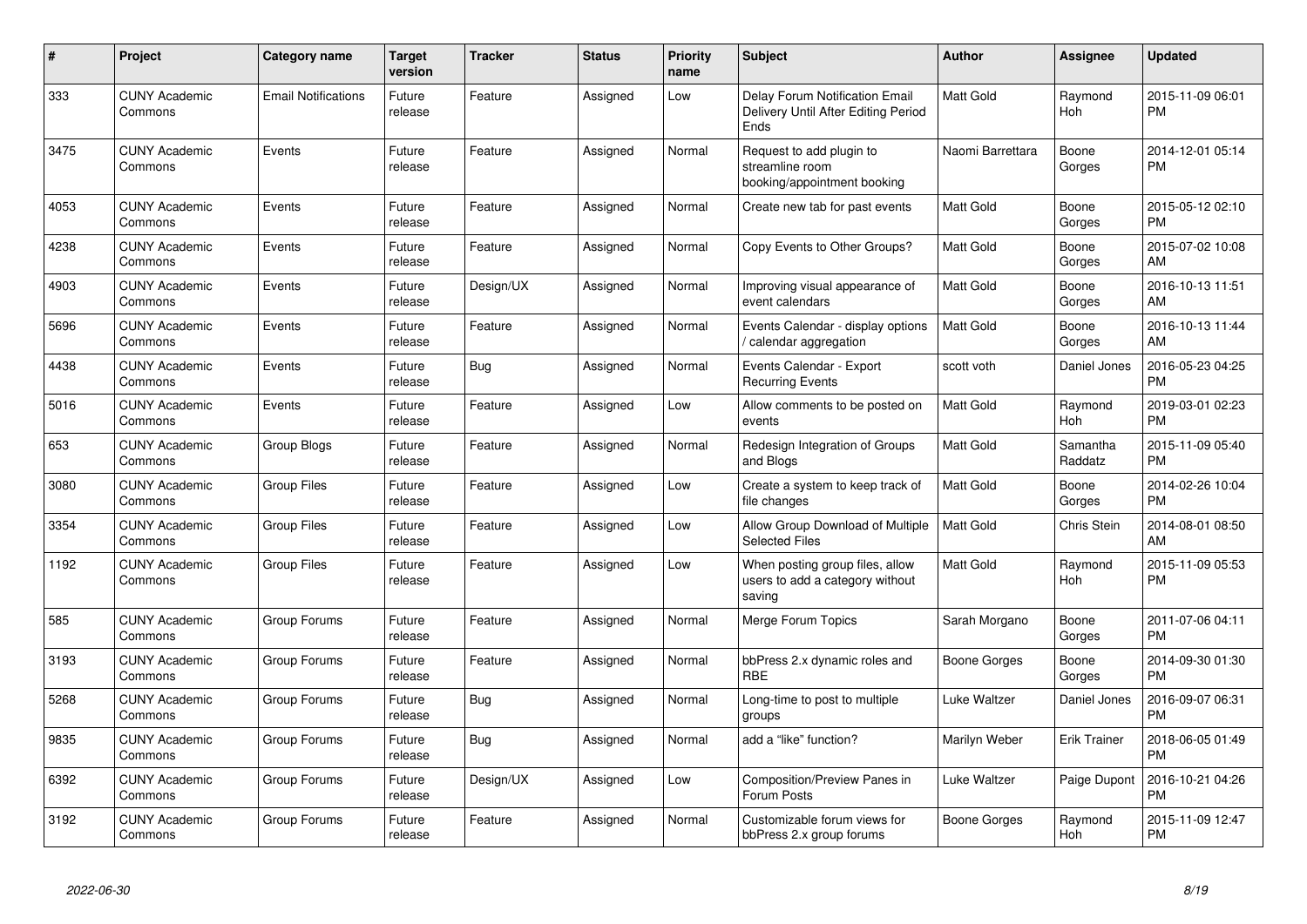| #     | Project                         | <b>Category name</b>           | <b>Target</b><br>version | <b>Tracker</b> | <b>Status</b> | Priority<br>name | <b>Subject</b>                                                                             | Author              | Assignee            | <b>Updated</b>                |
|-------|---------------------------------|--------------------------------|--------------------------|----------------|---------------|------------------|--------------------------------------------------------------------------------------------|---------------------|---------------------|-------------------------------|
| 10659 | <b>CUNY Academic</b><br>Commons | Group Forums                   | Future<br>release        | Feature        | Assigned      | Normal           | Post to multiple groups via email                                                          | <b>Matt Gold</b>    | Raymond<br>Hoh      | 2018-11-15 12:54<br>AM        |
| 4221  | <b>CUNY Academic</b><br>Commons | Group Forums                   | Future<br>release        | Design/UX      | Assigned      | Normal           | Add 'Number of Posts' display<br>option to Forum page                                      | Samantha Raddatz    | Samantha<br>Raddatz | 2015-06-26 02:21<br><b>PM</b> |
| 2610  | <b>CUNY Academic</b><br>Commons | Group Invitations              | Future<br>release        | Feature        | Assigned      | Low              | Request: Custom invitation<br>message to group invites                                     | local admin         | Boone<br>Gorges     | 2015-11-09 06:13<br><b>PM</b> |
| 3308  | <b>CUNY Academic</b><br>Commons | Group Invitations              | Future<br>release        | Feature        | Assigned      | Normal           | Allow members to rescind group<br>invitations                                              | <b>Matt Gold</b>    | Boone<br>Gorges     | 2015-04-01 08:53<br><b>PM</b> |
| 9015  | <b>CUNY Academic</b><br>Commons | Groups (misc)                  | Not tracked              | Outreach       | Assigned      | Normal           | Email group admins the email<br>addresses of their groups                                  | <b>Matt Gold</b>    | Matt Gold           | 2018-01-02 09:54<br>AM        |
| 481   | <b>CUNY Academic</b><br>Commons | Groups (misc)                  | Future<br>release        | Feature        | Assigned      | Normal           | ability to archive inactive groups<br>and blogs                                            | Michael Mandiberg   | Samantha<br>Raddatz | 2015-11-09 05:56<br><b>PM</b> |
| 3458  | <b>CUNY Academic</b><br>Commons | Groups (misc)                  | Future<br>release        | Feature        | Assigned      | Normal           | Filter Members of Group by<br>Campus                                                       | Michael Smith       | Samantha<br>Raddatz | 2014-09-26 08:32<br><b>PM</b> |
| 1888  | <b>CUNY Academic</b><br>Commons | Home Page                      | Future<br>release        | Feature        | Assigned      | Normal           | Refactor BP MPO Activity Filter to<br>support proper pagination                            | Sarah Morgano       | Boone<br>Gorges     | 2014-05-01 07:11<br><b>PM</b> |
| 4980  | <b>CUNY Academic</b><br>Commons | Home Page                      | Future<br>release        | Feature        | Assigned      | Normal           | CAC Featured Content -- Adding<br>Randomization                                            | Matt Gold           | Boone<br>Gorges     | 2016-12-12 03:01<br><b>PM</b> |
| 1983  | <b>CUNY Academic</b><br>Commons | Home Page                      | Future<br>release        | Feature        | Assigned      | Low              | Media Library integration with<br>Featured Content plugin                                  | <b>Boone Gorges</b> | Dominic<br>Giglio   | 2014-03-17 10:34<br>AM        |
| 6995  | <b>CUNY Academic</b><br>Commons | Home Page                      | Not tracked              | Bug            | Assigned      | Normal           | member filter on homepage not<br>working                                                   | Matt Gold           | Raymond<br>Hoh      | 2016-12-11 09:46<br><b>PM</b> |
| 3230  | <b>CUNY Academic</b><br>Commons | Internal Tools and<br>Workflow | Not tracked              | Feature        | Assigned      | High             | Scripts for quicker<br>provisioning/updating of<br>development environments                | Boone Gorges        | Boone<br>Gorges     | 2016-01-26 04:54<br><b>PM</b> |
| 5234  | <b>CUNY Academic</b><br>Commons | Membership                     | Future<br>release        | Feature        | Assigned      | Normal           | Write Unconfirmed patch for WP                                                             | <b>Boone Gorges</b> | Boone<br>Gorges     | 2016-10-24 11:18<br>AM        |
| 3330  | <b>CUNY Academic</b><br>Commons | My Commons                     | Future<br>release        | Feature        | Assigned      | Normal           | "Commons Information" tool                                                                 | <b>Boone Gorges</b> | Chris Stein         | 2014-09-22 08:46<br><b>PM</b> |
| 3517  | <b>CUNY Academic</b><br>Commons | My Commons                     | Future<br>release        | Feature        | Assigned      | Normal           | Mute/Unmute My Commons<br>updates                                                          | Matt Gold           | Raymond<br>Hoh      | 2015-11-09 01:19<br><b>PM</b> |
| 3536  | <b>CUNY Academic</b><br>Commons | My Commons                     | Future<br>release        | Feature        | Assigned      | Normal           | Infinite Scroll on My Commons<br>page                                                      | <b>Matt Gold</b>    | Raymond<br>Hoh      | 2015-04-13 04:42<br><b>PM</b> |
| 3577  | <b>CUNY Academic</b><br>Commons | My Commons                     | Future<br>release        | Design/UX      | Assigned      | Normal           | Replies to items in My Commons                                                             | Matt Gold           | Raymond<br>Hoh      | 2015-04-09 05:19<br><b>PM</b> |
| 9895  | <b>CUNY Academic</b><br>Commons | Onboarding                     | Future<br>release        | Feature        | Assigned      | Normal           | Add "Accept Invitation"<br>link/button/function to Group<br>and/or Site invitation emails? | Luke Waltzer        | Boone<br>Gorges     | 2018-06-07 12:42<br>PM        |
| 9028  | <b>CUNY Academic</b><br>Commons | Onboarding                     | Future<br>release        | Feature        | Assigned      | Normal           | suggest groups to new members<br>during the registration process                           | Matt Gold           | Chris Stein         | 2018-10-24 12:34<br><b>PM</b> |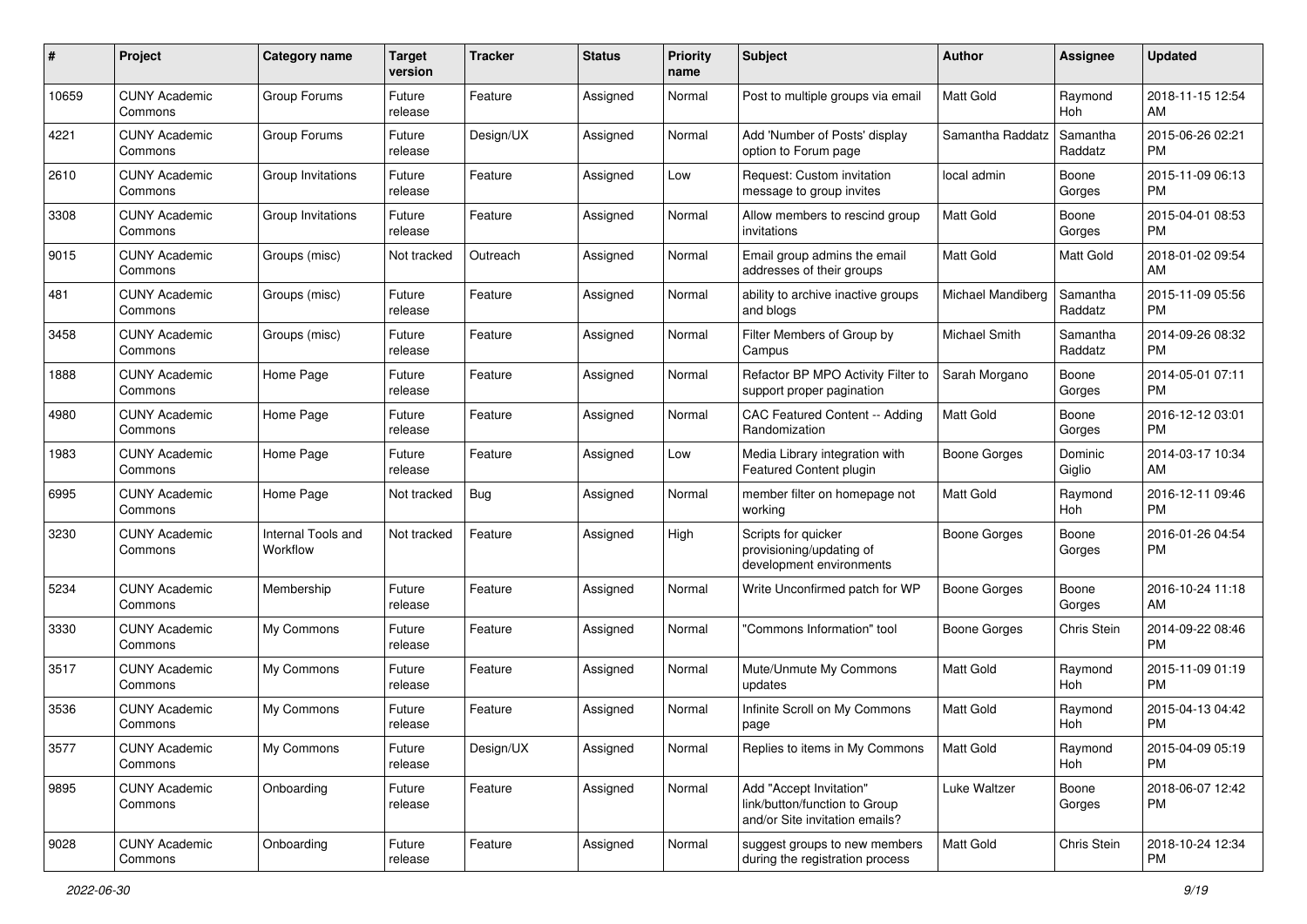| $\#$ | Project                         | <b>Category name</b>    | <b>Target</b><br>version | <b>Tracker</b> | <b>Status</b> | Priority<br>name | <b>Subject</b>                                                        | <b>Author</b>    | Assignee            | <b>Updated</b>                |
|------|---------------------------------|-------------------------|--------------------------|----------------|---------------|------------------|-----------------------------------------------------------------------|------------------|---------------------|-------------------------------|
| 5955 | <b>CUNY Academic</b><br>Commons | Outreach                | Future<br>release        | Feature        | Assigned      | Normal           | Create auto-newsletter for<br>commons members                         | <b>Matt Gold</b> | Luke Waltzer        | 2016-08-30 10:34<br>AM        |
| 2013 | <b>CUNY Academic</b><br>Commons | <b>Public Portfolio</b> | Future<br>release        | Feature        | Assigned      | Low              | Have Profile Privacy Options show<br>up only for filled-in fields     | Matt Gold        | Boone<br>Gorges     | 2015-11-09 06:09<br><b>PM</b> |
| 3042 | <b>CUNY Academic</b><br>Commons | <b>Public Portfolio</b> | Future<br>release        | Feature        | Assigned      | Normal           | Browsing member interests                                             | Matt Gold        | Boone<br>Gorges     | 2015-03-21 09:04<br><b>PM</b> |
| 3220 | <b>CUNY Academic</b><br>Commons | <b>Public Portfolio</b> | Future<br>release        | Feature        | Assigned      | Normal           | Add indent/outdent option to<br>Formatting Buttons on Profile<br>Page | <b>Matt Gold</b> | Boone<br>Gorges     | 2014-05-21 10:39<br><b>PM</b> |
| 3768 | <b>CUNY Academic</b><br>Commons | Public Portfolio        | Future<br>release        | Feature        | Assigned      | Normal           | Institutions/Past positions on<br>public portfolios                   | Matt Gold        | Boone<br>Gorges     | 2018-04-23 10:44<br>AM        |
| 2832 | <b>CUNY Academic</b><br>Commons | <b>Public Portfolio</b> | Future<br>release        | Feature        | Assigned      | Normal           | Improve interface for (not)<br>auto-linking profile fields            | Boone Gorges     | Chris Stein         | 2015-01-05 08:52<br><b>PM</b> |
| 2881 | <b>CUNY Academic</b><br>Commons | Public Portfolio        | Future<br>release        | Feature        | Assigned      | Normal           | Redesign the UX for Profiles                                          | Chris Stein      | Chris Stein         | 2016-10-13 12:45<br><b>PM</b> |
| 3770 | <b>CUNY Academic</b><br>Commons | Public Portfolio        | Future<br>release        | Feature        | Assigned      | Normal           | Improve Layout/Formatting of<br>Positions Area on Public Portfolios   | Matt Gold        | Chris Stein         | 2015-04-01 09:17<br><b>PM</b> |
| 5827 | <b>CUNY Academic</b><br>Commons | <b>Public Portfolio</b> | Future<br>release        | Bug            | Assigned      | Normal           | Academic Interests square bracket<br>links not working                | scott voth       | Chris Stein         | 2016-08-11 11:59<br><b>PM</b> |
| 4404 | <b>CUNY Academic</b><br>Commons | <b>Public Portfolio</b> | Future<br>release        | Design/UX      | Assigned      | Normal           | Change color of permissions info<br>on portfolio editing interface    | Matt Gold        | Samantha<br>Raddatz | 2015-08-11 05:28<br><b>PM</b> |
| 3510 | <b>CUNY Academic</b><br>Commons | Publicity               | 1.7                      | Publicity      | Assigned      | Normal           | Post on the News Blog re: 'My<br>Commons'                             | Micki Kaufman    | Sarah<br>Morgano    | 2014-10-15 11:18<br>AM        |
| 3511 | <b>CUNY Academic</b><br>Commons | Publicity               | 1.7                      | Publicity      | Assigned      | Normal           | Social media for 1.7                                                  | Micki Kaufman    | Sarah<br>Morgano    | 2014-10-14 03:32<br><b>PM</b> |
| 6115 | <b>CUNY Academic</b><br>Commons | Publicity               | Not tracked              | Feature        | Assigned      | Normal           | create digital signage for GC                                         | Matt Gold        | scott voth          | 2016-10-11 10:09<br><b>PM</b> |
| 940  | <b>CUNY Academic</b><br>Commons | Redmine                 | Future<br>release        | Feature        | Assigned      | Low              | Communication with users after<br>releases                            | Matt Gold        | Dominic<br>Giglio   | 2012-09-09 04:36<br><b>PM</b> |
| 370  | <b>CUNY Academic</b><br>Commons | Registration            | Future<br>release        | Feature        | Assigned      | High             | <b>Guest Accounts</b>                                                 | Matt Gold        | Matt Gold           | 2015-04-09 09:33<br><b>PM</b> |
| 5225 | <b>CUNY Academic</b><br>Commons | Registration            | Future<br>release        | Feature        | Assigned      | Normal           | On-boarding Issues                                                    | Luke Waltzer     | Samantha<br>Raddatz | 2016-02-12 02:58<br><b>PM</b> |
| 6671 | <b>CUNY Academic</b><br>Commons | Reply By Email          | Not tracked              | Bug            | Assigned      | Normal           | "Post too often" RBE error<br>message                                 | Matt Gold        | Raymond<br>Hoh      | 2016-11-11 09:55<br>AM        |
| 8976 | <b>CUNY Academic</b><br>Commons | Reply By Email          | Not tracked              | Feature        | Assigned      | Normal           | Package RBE new topics posting?                                       | Matt Gold        | Raymond<br>Hoh      | 2017-12-04 02:34<br><b>PM</b> |
| 3002 | <b>CUNY Academic</b><br>Commons | Search                  | Future<br>release        | Feature        | Assigned      | Normal           | Overhaul CAC search by using<br>external search appliance             | Boone Gorges     | Boone<br>Gorges     | 2020-07-15 03:05<br><b>PM</b> |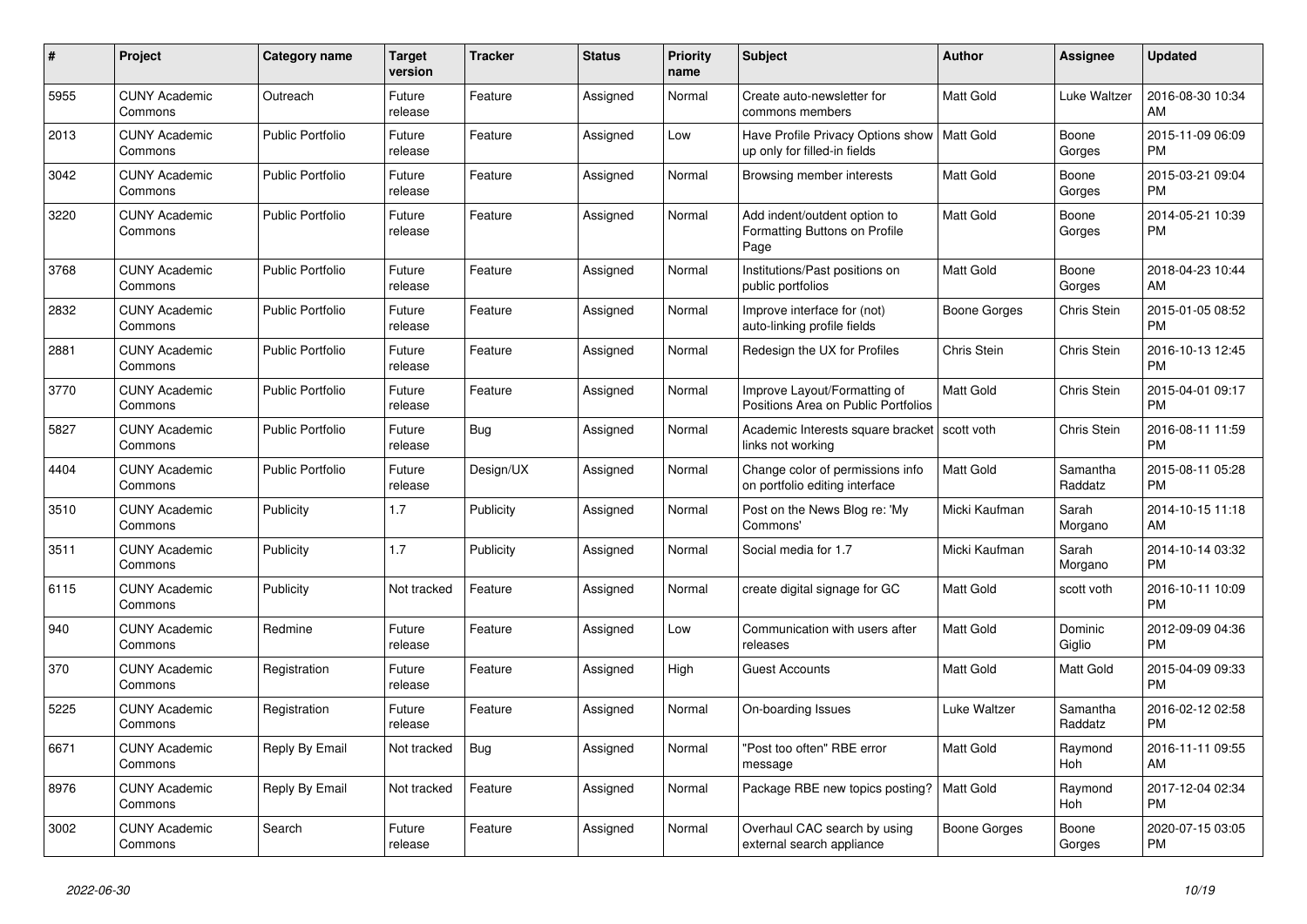| #    | <b>Project</b>                  | Category name           | <b>Target</b><br>version | <b>Tracker</b> | <b>Status</b> | Priority<br>name | <b>Subject</b>                                                                            | <b>Author</b>           | Assignee            | <b>Updated</b>                |
|------|---------------------------------|-------------------------|--------------------------|----------------|---------------|------------------|-------------------------------------------------------------------------------------------|-------------------------|---------------------|-------------------------------|
| 3662 | <b>CUNY Academic</b><br>Commons | <b>SEO</b>              | Future<br>release        | Feature        | Assigned      | Normal           | Duplicate Content/SEO/Google<br>issues                                                    | <b>Matt Gold</b>        | Raymond<br>Hoh      | 2015-04-13 04:37<br><b>PM</b> |
| 8898 | <b>CUNY Academic</b><br>Commons | Social Paper            | Not tracked              | Feature        | Assigned      | Normal           | Usage data on docs and social<br>paper                                                    | Matt Gold               | Matt Gold           | 2017-11-16 11:32<br>AM        |
| 6426 | <b>CUNY Academic</b><br>Commons | Spam/Spam<br>Prevention | Future<br>release        | Feature        | Assigned      | Normal           | Force captcha on all comments?                                                            | Matt Gold               | <b>Tahir Butt</b>   | 2016-10-24 02:06<br><b>PM</b> |
| 8666 | <b>CUNY Academic</b><br>Commons | Teaching                | Not tracked              | Documentation  | Assigned      | Normal           | Create Teaching on the Commons<br>Resource Page                                           | Matt Gold               | Laurie Hurson       | 2019-09-23 03:16<br><b>PM</b> |
| 3090 | <b>CUNY Academic</b><br>Commons | Twitter page            | Future<br>release        | Feature        | Assigned      | Normal           | Prevent Retweets from showing<br>up on Commons twitter page                               | Matt Gold               | <b>Tahir Butt</b>   | 2016-10-24 11:31<br>AM        |
| 6298 | <b>CUNY Academic</b><br>Commons | User Experience         | Not tracked              | Design/UX      | Assigned      | Normal           | Examine data from survey                                                                  | Matt Gold               | Margaret<br>Galvan  | 2016-10-14 12:16<br><b>PM</b> |
| 3473 | <b>CUNY Academic</b><br>Commons | User Experience         | Future<br>release        | Feature        | Assigned      | Normal           | Commons profile: Add help info<br>about "Positions" replacing "title"                     | Keith Miyake            | Samantha<br>Raddatz | 2015-11-09 02:28<br><b>PM</b> |
| 4661 | <b>CUNY Academic</b><br>Commons | User Experience         | Future<br>release        | Bug            | Assigned      | Normal           | Simplify Events text                                                                      | <b>Matt Gold</b>        | Samantha<br>Raddatz | 2015-10-02 09:06<br><b>PM</b> |
| 5316 | <b>CUNY Academic</b><br>Commons | <b>User Experience</b>  | Future<br>release        | Feature        | Assigned      | Normal           | Prompt user email address<br>updates                                                      | Matt Gold               | Stephen Real        | 2016-12-21 03:30<br><b>PM</b> |
| 9941 | <b>CUNY Academic</b><br>Commons | Wiki                    | Not tracked              | Support        | Assigned      | Normal           | Wiki functionality                                                                        | Matt Gold               | Boone<br>Gorges     | 2018-06-26 10:57<br>AM        |
| 287  | <b>CUNY Academic</b><br>Commons | WordPress (misc)        | Future<br>release        | Feature        | Assigned      | Normal           | Create troubleshooting tool for<br>account sign-up                                        | Matt Gold               | Boone<br>Gorges     | 2015-11-09 06:17<br><b>PM</b> |
| 1508 | <b>CUNY Academic</b><br>Commons | WordPress (misc)        | Future<br>release        | Feature        | Assigned      | Normal           | Share login cookies across<br>mapped domains                                              | Boone Gorges            | Boone<br>Gorges     | 2012-07-02 12:12<br><b>PM</b> |
| 3759 | <b>CUNY Academic</b><br>Commons | WordPress (misc)        | Future<br>release        | Feature        | Assigned      | Normal           | Review Interface for Adding Users<br>to Blogs                                             | <b>Matt Gold</b>        | Boone<br>Gorges     | 2015-03-24 05:52<br><b>PM</b> |
| 365  | <b>CUNY Academic</b><br>Commons | WordPress (misc)        | Future<br>release        | Feature        | Assigned      | Normal           | <b>Create Mouseover Tooltips</b><br>throughout Site                                       | <b>Matt Gold</b>        | Chris Stein         | 2015-11-09 06:18<br><b>PM</b> |
| 2167 | <b>CUNY Academic</b><br>Commons | WordPress (misc)        | Future<br>release        | Bug            | Assigned      | Normal           | <b>CAC-Livestream Plugin Issues</b>                                                       | Michael Smith           | Dominic<br>Giglio   | 2015-01-02 03:06<br><b>PM</b> |
| 2175 | <b>CUNY Academic</b><br>Commons | WordPress (misc)        | Not tracked              | Support        | Assigned      | Normal           | Subscibe 2 vs. Jetpack<br>subscription options                                            | local admin             | Matt Gold           | 2016-01-26 04:58<br><b>PM</b> |
| 4388 | <b>CUNY Academic</b><br>Commons | WordPress (misc)        | Future<br>release        | Bug            | Assigned      | Normal           | Repeated request for<br>authentication.                                                   | Alice.Lynn<br>McMichael | Raymond<br>Hoh      | 2015-08-11 07:35<br><b>PM</b> |
| 1105 | <b>CUNY Academic</b><br>Commons | WordPress (misc)        | Future<br>release        | Feature        | Assigned      | Normal           | Rephrase Blog Privacy Options                                                             | <b>Matt Gold</b>        | Samantha<br>Raddatz | 2015-11-09 06:19<br><b>PM</b> |
| 636  | <b>CUNY Academic</b><br>Commons | WordPress (misc)        | Not tracked              | Support        | Assigned      | Normal           | Create Lynda.com-like Table of<br><b>Contents for Prospective Tutorial</b><br>Screencasts | Matt Gold               | scott voth          | 2016-02-23 03:12<br><b>PM</b> |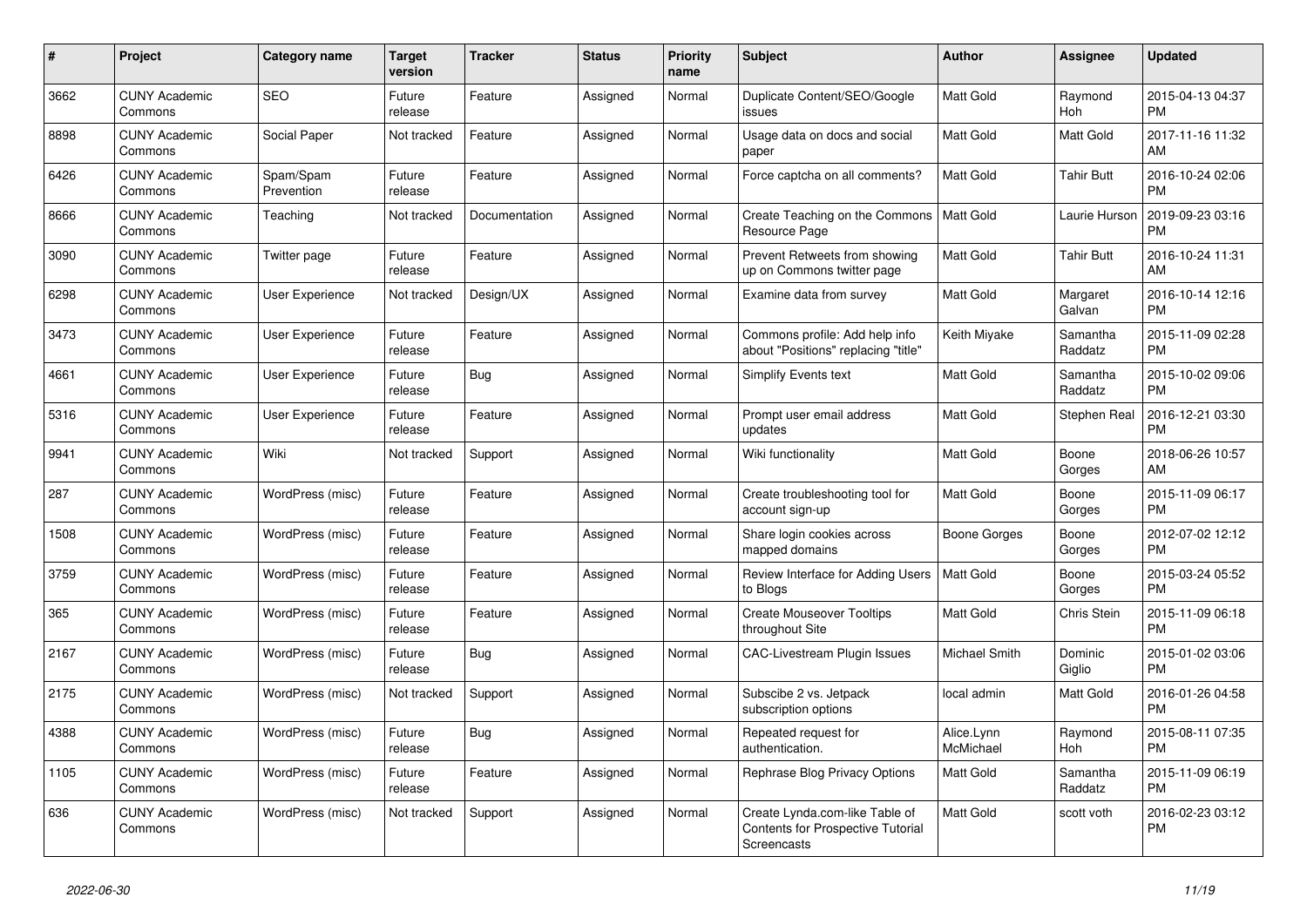| #     | Project                         | <b>Category name</b>     | <b>Target</b><br>version | <b>Tracker</b> | <b>Status</b> | <b>Priority</b><br>name | <b>Subject</b>                                                       | <b>Author</b>           | Assignee            | <b>Updated</b>                |
|-------|---------------------------------|--------------------------|--------------------------|----------------|---------------|-------------------------|----------------------------------------------------------------------|-------------------------|---------------------|-------------------------------|
| 658   | <b>CUNY Academic</b><br>Commons | <b>WordPress Plugins</b> | Future<br>release        | Feature        | Assigned      | Normal                  | Rebulid Sitewide Tag Suggestion                                      | <b>Matt Gold</b>        | Boone<br>Gorges     | 2015-01-05 08:47<br><b>PM</b> |
| 1562  | <b>CUNY Academic</b><br>Commons | <b>WordPress Plugins</b> | Future<br>release        | Feature        | Assigned      | Low                     | Play with NYT Collaborative<br><b>Authoring Tool</b>                 | <b>Matt Gold</b>        | Boone<br>Gorges     | 2015-01-05 08:47<br><b>PM</b> |
| 2223  | <b>CUNY Academic</b><br>Commons | <b>WordPress Plugins</b> | Future<br>release        | Feature        | Assigned      | Low                     | Add Participad to the CUNY<br><b>Academic Commons</b>                | <b>Matt Gold</b>        | Boone<br>Gorges     | 2014-09-17 10:03<br><b>PM</b> |
| 8078  | <b>CUNY Academic</b><br>Commons | <b>WordPress Plugins</b> | Future<br>release        | System Upgrade | Assigned      | Normal                  | <b>CommentPress Updates</b>                                          | Margaret Galvan         | Christian<br>Wach   | 2017-05-08 03:49<br><b>PM</b> |
| 13946 | <b>CUNY Academic</b><br>Commons | <b>WordPress Plugins</b> | 2.1.0                    | Support        | Assigned      | Normal                  | Custom Embed handler For<br>OneDrive files                           | scott voth              | Raymond<br>Hoh      | 2022-05-26 10:46<br>AM        |
| 497   | <b>CUNY Academic</b><br>Commons | <b>WordPress Plugins</b> | Future<br>release        | Feature        | Assigned      | Normal                  | Drag and Drop Ordering on<br>Gallery Post Plugin                     | <b>Matt Gold</b>        | Ron Rennick         | 2015-11-09 06:18<br><b>PM</b> |
| 412   | <b>CUNY Academic</b><br>Commons | <b>WordPress Themes</b>  | Future<br>release        | Feature        | Assigned      | Normal                  | <b>Featured Themes</b>                                               | <b>Matt Gold</b>        | Dominic<br>Giglio   | 2015-01-05 08:44<br><b>PM</b> |
| 3492  | <b>CUNY Academic</b><br>Commons | <b>WordPress Themes</b>  | Future<br>release        | Support        | Assigned      | Normal                  | Add CBOX theme to the<br>Commons                                     | scott voth              | Raymond<br>Hoh      | 2014-10-08 05:55<br><b>PM</b> |
| 4986  | <b>CUNY Academic</b><br>Commons | ZenDesk                  | Not tracked              | Support        | Assigned      | Normal                  | Prepare documentation for<br>Zendesk re web widget                   | <b>Matt Gold</b>        | Samantha<br>Raddatz | 2016-02-25 03:09<br><b>PM</b> |
| 11392 | <b>CUNY Academic</b><br>Commons |                          | Future<br>release        | Bug            | New           | Normal                  | Migrate users away from<br><b>StatPress</b>                          | Boone Gorges            |                     | 2019-04-23 03:53<br><b>PM</b> |
| 12328 | <b>CUNY Academic</b><br>Commons |                          | Not tracked              | Support        | <b>New</b>    | Normal                  | Sign up Code for Non-CUNY<br>Faculty                                 | Laurie Hurson           |                     | 2020-01-28 10:25<br>AM        |
| 12352 | <b>CUNY Academic</b><br>Commons |                          | Not tracked              | Support        | <b>New</b>    | Normal                  | "posts list" page builder block<br>option                            | Marilyn Weber           |                     | 2020-02-03 01:29<br><b>PM</b> |
| 14792 | <b>CUNY Academic</b><br>Commons |                          |                          | Bug            | <b>New</b>    | Normal                  | Inconsistent email notifications<br>from gravity forms               | Raffi<br>Khatchadourian |                     | 2021-10-04 01:50<br><b>PM</b> |
| 14936 | <b>CUNY Academic</b><br>Commons |                          |                          | <b>Bug</b>     | <b>New</b>    | Normal                  | Commons websites blocked by<br>SPS campus network                    | Laurie Hurson           |                     | 2021-11-03 03:57<br><b>PM</b> |
| 14940 | <b>CUNY Academic</b><br>Commons |                          |                          | Bug            | <b>New</b>    | Normal                  | Discrepancy between Commons<br>profile "sites" and actual # of sites | Laurie Hurson           |                     | 2021-11-08 11:09<br>AM        |
| 15045 | <b>CUNY Academic</b><br>Commons |                          |                          | Support        | New           | Normal                  | no result for KCeL in the search<br>box on the commons               | Marilyn Weber           |                     | 2021-12-10 11:29<br>AM        |
| 15565 | <b>CUNY Academic</b><br>Commons |                          |                          | Support        | <b>New</b>    | Normal                  | Events - send updates to an email<br>listserv                        | Marilyn Weber           |                     | 2022-03-10 01:06<br><b>PM</b> |
| 15685 | <b>CUNY Academic</b><br>Commons |                          |                          | Support        | New           | High                    | problem with chrome?                                                 | Marilyn Weber           |                     | 2022-04-25 03:40<br><b>PM</b> |
| 15757 | <b>CUNY Academic</b><br>Commons |                          |                          | <b>Bug</b>     | <b>New</b>    | Normal                  | Members # do not match                                               | Laurie Hurson           |                     | 2022-03-30 04:52<br><b>PM</b> |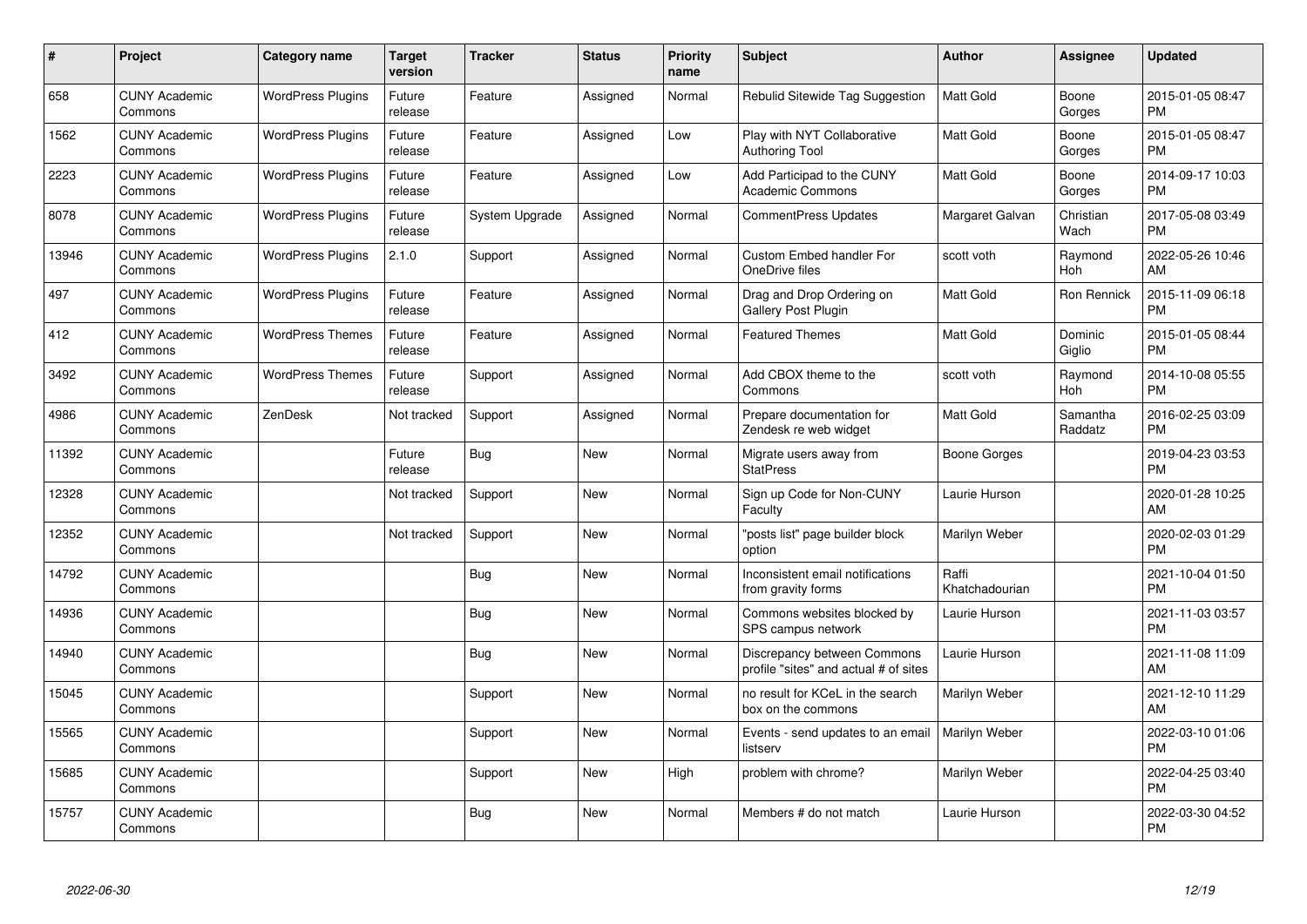| #     | Project                         | <b>Category name</b> | <b>Target</b><br>version | <b>Tracker</b> | <b>Status</b> | <b>Priority</b><br>name | <b>Subject</b>                                                                                                                               | <b>Author</b>           | <b>Assignee</b>     | <b>Updated</b>                |
|-------|---------------------------------|----------------------|--------------------------|----------------|---------------|-------------------------|----------------------------------------------------------------------------------------------------------------------------------------------|-------------------------|---------------------|-------------------------------|
| 15816 | <b>CUNY Academic</b><br>Commons |                      | Not tracked              | Support        | New           | Normal                  | slow loading at SPS                                                                                                                          | Marilyn Weber           |                     | 2022-04-05 01:26<br>PM.       |
| 16294 | <b>CUNY Academic</b><br>Commons |                      |                          | Bug            | New           | Urgent                  | CAC is down                                                                                                                                  | Raffi<br>Khatchadourian |                     | 2022-06-27 02:00<br><b>PM</b> |
| 16318 | <b>CUNY Academic</b><br>Commons |                      |                          | Bug            | New           | Normal                  | Unable to Access block editor or<br>embed YouTube videos in new<br>pages, in one site only                                                   | <b>Syelle Graves</b>    |                     | 2022-06-29 02:24<br><b>PM</b> |
| 11968 | JustPublics@365<br>MediaCamp    |                      |                          | Feature        | New           | Normal                  | Nanoscience Retractable Display<br>Unit                                                                                                      | Donald Cherry           | Bonnie<br>Eissner   | 2021-02-19 08:50<br>AM        |
| 12911 | <b>CUNY Academic</b><br>Commons |                      | Not tracked              | Feature        | New           | Normal                  | Block access to xmlrpc.php based<br>on User-Agent                                                                                            | <b>Boone Gorges</b>     | Boone<br>Gorges     | 2020-06-09 05:12<br>PM.       |
| 13949 | <b>CUNY Academic</b><br>Commons |                      | Not tracked              | Bug            | New           | Normal                  | Continued debugging of runaway<br>MySQL connections                                                                                          | <b>Matt Gold</b>        | Boone<br>Gorges     | 2021-09-14 10:42<br>AM        |
| 15883 | <b>CUNY Academic</b><br>Commons |                      | 2.1.0                    | Feature        | New           | Normal                  | Release BPGES update                                                                                                                         | <b>Boone Gorges</b>     | Boone<br>Gorges     | 2022-05-26 10:39<br>AM        |
| 16307 | <b>CUNY Academic</b><br>Commons |                      |                          | Bug            | New           | Normal                  | Add brief messaging to<br>accept/decline group membership<br>requests                                                                        | Matt Gold               | Boone<br>Gorges     | 2022-06-27 06:13<br><b>PM</b> |
| 11879 | <b>CUNY Academic</b><br>Commons |                      | Not tracked              | <b>Bug</b>     | New           | Normal                  | Hypothesis comments appearing<br>on multiple, different pdfs across<br>blogs                                                                 | Laurie Hurson           | Laurie Hurson       | 2019-09-19 02:39<br><b>PM</b> |
| 14475 | <b>CUNY Academic</b><br>Commons |                      | Not tracked              | Publicity      | New           | Normal                  | OER Showcase Page                                                                                                                            | Laurie Hurson           | Laurie Hurson       | 2021-09-14 10:46<br>AM        |
| 8607  | <b>CUNY Academic</b><br>Commons |                      | Not tracked              | Support        | New           | Normal                  | Paypal?                                                                                                                                      | Marilyn Weber           | Matt Gold           | 2018-05-15 01:37<br><b>PM</b> |
| 11393 | <b>CUNY Academic</b><br>Commons |                      | Not tracked              | Publicity      | New           | Normal                  | After 1.15 release, ceate a hero<br>slide and post about adding a site<br>to a group                                                         | scott voth              | Patrick<br>Sweeney  | 2019-05-14 10:32<br>AM        |
| 13286 | <b>CUNY Academic</b><br>Commons |                      | Not tracked              | Support        | New           | Normal                  | problem connecting with<br>WordPress app                                                                                                     | Marilyn Weber           | Raymond<br>Hoh      | 2020-09-08 11:16<br>AM        |
| 5298  | <b>CUNY Academic</b><br>Commons |                      | Not tracked              | Publicity      | New           | Normal                  | Survey Pop-Up Text                                                                                                                           | Samantha Raddatz        | Samantha<br>Raddatz | 2016-03-22 12:27<br><b>PM</b> |
| 9908  | <b>CUNY Academic</b><br>Commons |                      | Not tracked              | Feature        | <b>New</b>    | Normal                  | Is it possible to send email<br>updates to users (or an email<br>address not on the list) for only a<br>single page AFTER being<br>prompted? | Michael Shields         | scott voth          | 2018-06-11 01:34<br><b>PM</b> |
| 14394 | <b>CUNY Academic</b><br>Commons |                      | Not tracked              | Feature        | New           | Normal                  | Commons News Site - redesign                                                                                                                 | scott voth              | scott voth          | 2021-09-14 10:46<br>AM        |
| 6665  | <b>CUNY Academic</b><br>Commons |                      | Not tracked              | Publicity      | New           | Normal                  | Dead Link in 1.10 announcement<br>post                                                                                                       | Paige Dupont            | Stephen Real        | 2016-12-01 03:11<br>PM        |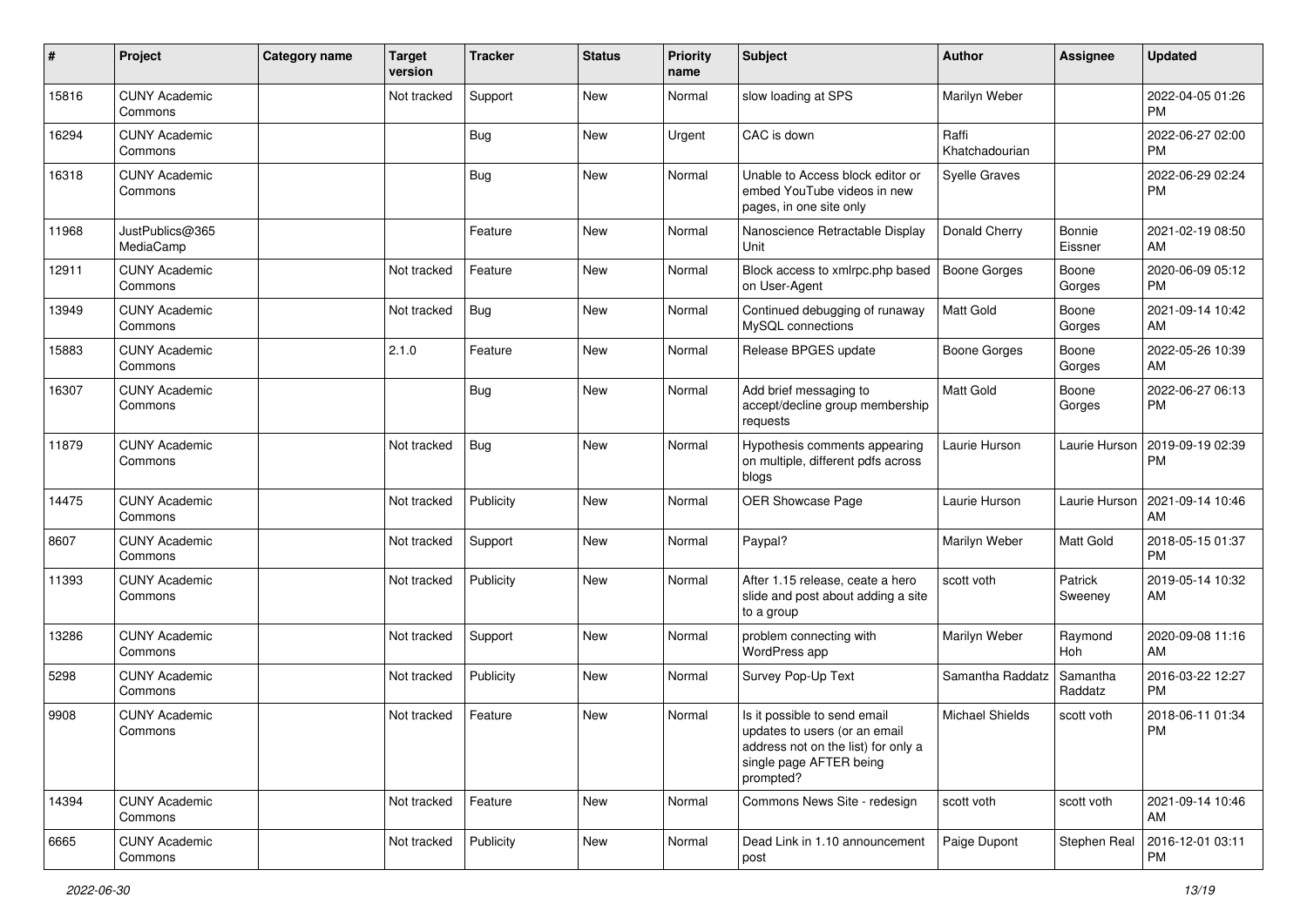| $\#$  | Project                         | <b>Category name</b>      | <b>Target</b><br>version | <b>Tracker</b> | <b>Status</b> | <b>Priority</b><br>name | <b>Subject</b>                                                                            | <b>Author</b>           | <b>Assignee</b>     | <b>Updated</b>                |
|-------|---------------------------------|---------------------------|--------------------------|----------------|---------------|-------------------------|-------------------------------------------------------------------------------------------|-------------------------|---------------------|-------------------------------|
| 10839 | <b>CUNY Academic</b><br>Commons | About page                | Not tracked              | Support        | <b>New</b>    | Normal                  | <b>Mission Statement Needs</b><br>Revision                                                | scott voth              | Matt Gold           | 2018-12-26 10:58<br>AM        |
| 15210 | <b>CUNY Academic</b><br>Commons | Analytics                 | Not tracked              | Design/UX      | New           | Normal                  | Google Analytics improvements                                                             | Colin McDonald          | Boone<br>Gorges     | 2022-05-24 10:47<br>AM        |
| 4972  | <b>CUNY Academic</b><br>Commons | Analytics                 | Not tracked              | <b>Bug</b>     | <b>New</b>    | Normal                  | <b>Newsletter Analytics</b>                                                               | Stephen Real            | Matt Gold           | 2015-12-09 12:54<br><b>PM</b> |
| 5679  | <b>CUNY Academic</b><br>Commons | Analytics                 | Not tracked              | Feature        | <b>New</b>    | Normal                  | Logged In Users for GA                                                                    | Valerie Townsend        | Valerie<br>Townsend | 2016-06-11 09:49<br>AM        |
| 7022  | <b>CUNY Academic</b><br>Commons | Announcements             | Future<br>release        | Bug            | <b>New</b>    | Normal                  | Sitewide announcements should<br>be displayed on, and dismissable<br>from, mapped domains | Boone Gorges            | Boone<br>Gorges     | 2018-03-22 10:18<br>AM        |
| 9720  | <b>CUNY Academic</b><br>Commons | Authentication            | Future<br>release        | Feature        | <b>New</b>    | Normal                  | The Commons should be an<br>oAuth provider                                                | Boone Gorges            |                     | 2019-03-01 02:04<br><b>PM</b> |
| 4635  | <b>CUNY Academic</b><br>Commons | Authentication            | Future<br>release        | Feature        | <b>New</b>    | Normal                  | Allow non-WP authentication                                                               | Boone Gorges            | Sonja Leix          | 2019-03-01 02:05<br><b>PM</b> |
| 8835  | <b>CUNY Academic</b><br>Commons | Blogs (BuddyPress)        | Future<br>release        | Feature        | New           | Normal                  | Extend cuny is shortlinks to sites                                                        | Luke Waltzer            | Boone<br>Gorges     | 2022-04-26 11:59<br>AM        |
| 6078  | <b>CUNY Academic</b><br>Commons | <b>Blogs (BuddyPress)</b> | Future<br>release        | Feature        | <b>New</b>    | Normal                  | <b>Explore Adding Network Blog</b><br>Metadata Plugin                                     | Luke Waltzer            | Luke Waltzer        | 2016-10-11 10:29<br><b>PM</b> |
| 7624  | <b>CUNY Academic</b><br>Commons | BuddyPress (misc)         | Future<br>release        | Design/UX      | <b>New</b>    | Normal                  | <b>BP</b> Notifications                                                                   | Luke Waltzer            | Paige Dupont        | 2017-02-08 10:43<br><b>PM</b> |
| 11243 | <b>CUNY Academic</b><br>Commons | BuddyPress (misc)         | Future<br>release        | Bug            | New           | Normal                  | Audit bp-custom.php                                                                       | Raymond Hoh             | Raymond<br>Hoh      | 2022-04-26 11:59<br>AM        |
| 6389  | <b>CUNY Academic</b><br>Commons | <b>BuddyPress Docs</b>    | Future<br>release        | Feature        | <b>New</b>    | Low                     | Make Discussion Area Visible<br>When Editing a Doc                                        | Luke Waltzer            | Boone<br>Gorges     | 2016-10-21 04:16<br><b>PM</b> |
| 4226  | <b>CUNY Academic</b><br>Commons | <b>BuddyPress Docs</b>    | Future<br>release        | Design/UX      | <b>New</b>    | Normal                  | Add option to connect a Doc with<br>a Group                                               | Samantha Raddatz        | Samantha<br>Raddatz | 2015-09-09 04:08<br><b>PM</b> |
| 13466 | <b>CUNY Academic</b><br>Commons | Cavalcade                 | Future<br>release        | Feature        | New           | Normal                  | Automated cleanup for duplicate<br>Cavalcade tasks                                        | Boone Gorges            | Boone<br>Gorges     | 2020-10-13 05:24<br><b>PM</b> |
| 10226 | <b>CUNY Academic</b><br>Commons | Courses                   | Future<br>release        | Feature        | New           | Normal                  | Add "My Courses" to drop down<br>list                                                     | scott voth              | Boone<br>Gorges     | 2021-11-19 12:42<br><b>PM</b> |
| 12438 | <b>CUNY Academic</b><br>Commons | Courses                   | Not tracked              | <b>Bug</b>     | New           | Normal                  | Site appearing twice                                                                      | Laurie Hurson           | Boone<br>Gorges     | 2020-02-18 01:34<br><b>PM</b> |
| 11789 | <b>CUNY Academic</b><br>Commons | Courses                   | Future<br>release        | Feature        | <b>New</b>    | Normal                  | Ability to remove item from<br>Courses list                                               | Laurie Hurson           | Sonja Leix          | 2019-09-24 12:28<br><b>PM</b> |
| 9420  | <b>CUNY Academic</b><br>Commons | cuny.is                   | Not tracked              | Feature        | New           | Normal                  | Request for http://cuny.is/streams                                                        | Raffi<br>Khatchadourian | Marilyn<br>Weber    | 2018-04-02 10:08<br>AM        |
| 10439 | <b>CUNY Academic</b><br>Commons | Design                    | 2.1.0                    | Design/UX      | <b>New</b>    | Normal                  | Create Style Guide for Commons                                                            | Sonja Leix              | Sara Cannon         | 2022-06-28 01:43<br><b>PM</b> |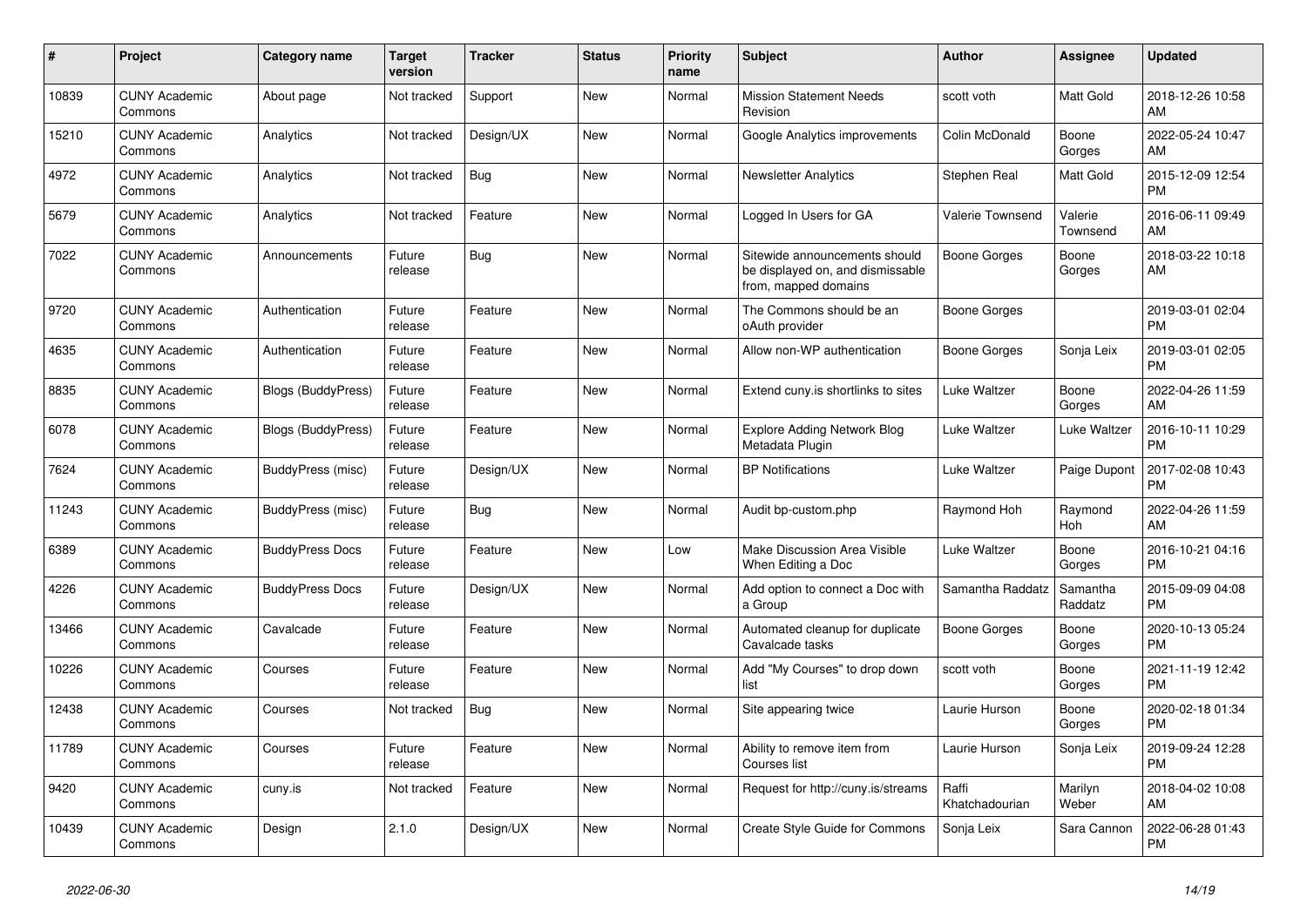| #     | Project                         | <b>Category name</b>       | <b>Target</b><br>version | <b>Tracker</b> | <b>Status</b> | Priority<br>name | <b>Subject</b>                                                                      | <b>Author</b>       | <b>Assignee</b>   | <b>Updated</b>                |
|-------|---------------------------------|----------------------------|--------------------------|----------------|---------------|------------------|-------------------------------------------------------------------------------------|---------------------|-------------------|-------------------------------|
| 16199 | <b>CUNY Academic</b><br>Commons | <b>Directories</b>         | 2.0.3                    | Bug            | New           | Normal           | Removed "Semester" Filter from<br><b>Courses Directory</b>                          | Laurie Hurson       | Boone<br>Gorges   | 2022-06-29 11:32<br>AM.       |
| 4225  | <b>CUNY Academic</b><br>Commons | DiRT Integration           | Future<br>release        | Design/UX      | New           | Normal           | Add information to DIRT page (in<br>Create a Group)                                 | Samantha Raddatz    | Matt Gold         | 2015-06-26 03:14<br><b>PM</b> |
| 14496 | <b>CUNY Academic</b><br>Commons | Domain Mapping             | Future<br>release        | Bug            | New           | Normal           | Mapped domain SSO uses<br>third-party cookies                                       | Raymond Hoh         | Raymond<br>Hoh    | 2021-05-24 04:03<br><b>PM</b> |
| 1166  | <b>CUNY Academic</b><br>Commons | <b>Email Invitations</b>   | Future<br>release        | Feature        | New           | Low              | Better organizational tools for Sent<br>Invites                                     | Boone Gorges        | Boone<br>Gorges   | 2015-11-09 06:02<br><b>PM</b> |
| 1167  | <b>CUNY Academic</b><br>Commons | <b>Email Invitations</b>   | Future<br>release        | Feature        | New           | Low              | Allow email invitations to be resent                                                | Boone Gorges        | Boone<br>Gorges   | 2015-11-12 12:53<br>AM        |
| 5992  | <b>CUNY Academic</b><br>Commons | <b>Email Notifications</b> | Future<br>release        | Feature        | New           | Normal           | Changing the From line of<br>autogenerated blog emails                              | Marilyn Weber       |                   | 2018-09-27 05:19<br><b>PM</b> |
| 12042 | <b>CUNY Academic</b><br>Commons | <b>Email Notifications</b> | Future<br>release        | Feature        | New           | Normal           | Improved error logging for BPGES<br>send queue                                      | <b>Boone Gorges</b> | Boone<br>Gorges   | 2021-11-19 12:25<br><b>PM</b> |
| 4481  | <b>CUNY Academic</b><br>Commons | Events                     | Future<br>release        | Feature        | <b>New</b>    | Normal           | Group admins/mods should have<br>the ability to unlink an event from<br>the group   | <b>Boone Gorges</b> | Boone<br>Gorges   | 2017-04-24 03:53<br>PM.       |
| 4592  | <b>CUNY Academic</b><br>Commons | Events                     | Future<br>release        | Design/UX      | New           | Normal           | Event Creation - Venue Dropdown<br>Slow                                             | Samantha Raddatz    | Boone<br>Gorges   | 2015-09-14 04:56<br>PM.       |
| 11531 | <b>CUNY Academic</b><br>Commons | Events                     | Future<br>release        | Feature        | New           | Normal           | Main Events calendar should<br>include non-public events that<br>user has access to | scott voth          | Boone<br>Gorges   | 2019-06-11 10:00<br>AM        |
| 6749  | <b>CUNY Academic</b><br>Commons | Events                     | Future<br>release        | Bug            | New           | Low              | BPEO iCal request can trigger<br>very large number of DB queries                    | Boone Gorges        | Raymond<br>Hoh    | 2016-11-15 10:09<br><b>PM</b> |
| 3580  | <b>CUNY Academic</b><br>Commons | Group Blogs                | Future<br>release        | Feature        | New           | Normal           | Multiple blogs per group                                                            | Boone Gorges        | Boone<br>Gorges   | 2018-02-20 02:02<br><b>PM</b> |
| 12091 | <b>CUNY Academic</b><br>Commons | <b>Group Files</b>         | Future<br>release        | Feature        | <b>New</b>    | Normal           | Improved pre-upload file validation<br>for bp-group-documents                       | <b>Boone Gorges</b> | Boone<br>Gorges   | 2019-11-14 01:21<br>PM        |
| 11834 | <b>CUNY Academic</b><br>Commons | <b>Group Files</b>         | Future<br>release        | Feature        | <b>New</b>    | Normal           | Improved tools for managing<br>group file folders                                   | Boone Gorges        | Sonja Leix        | 2019-09-06 03:55<br><b>PM</b> |
| 3059  | <b>CUNY Academic</b><br>Commons | Group Forums               | Future<br>release        | Design/UX      | New           | Normal           | Forum Post Permissable Content<br><b>Explanatory Text</b>                           | Chris Stein         | Chris Stein       | 2015-04-02 11:27<br>AM        |
| 13199 | <b>CUNY Academic</b><br>Commons | Group Forums               | Future<br>release        | Feature        | New           | Normal           | Favoring Groups over bbPress<br>plugin                                              | Colin McDonald      | Colin<br>McDonald | 2021-11-19 12:28<br>PM        |
| 7928  | <b>CUNY Academic</b><br>Commons | Group Forums               | Not tracked              | Bug            | New           | Normal           | Duplicate Forum post                                                                | Luke Waltzer        | Raymond<br>Hoh    | 2017-04-11 09:27<br>PM        |
| 13358 | <b>CUNY Academic</b><br>Commons | Group Forums               | Future<br>release        | Feature        | New           | Normal           | Improved UI for group forum<br>threading settings                                   | Boone Gorges        | Raymond<br>Hoh    | 2021-11-19 12:27<br><b>PM</b> |
| 13457 | <b>CUNY Academic</b><br>Commons | Group Forums               | 2.0.3                    | <b>Bug</b>     | New           | High             | Forum post not sending<br>notifications                                             | Filipa Calado       | Raymond<br>Hoh    | 2022-06-29 11:32<br>AM        |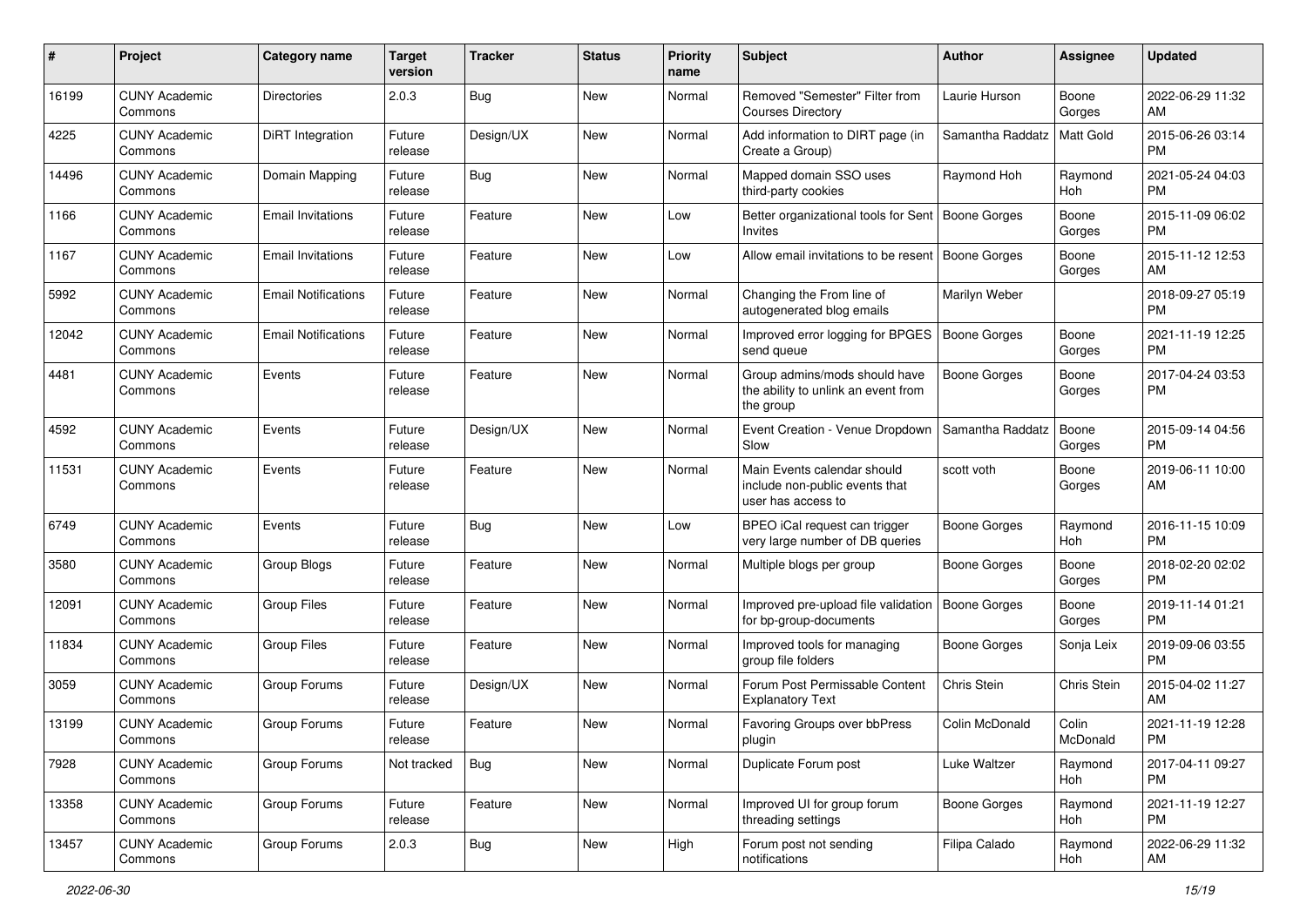| #     | Project                         | <b>Category name</b>           | <b>Target</b><br>version | <b>Tracker</b> | <b>Status</b> | <b>Priority</b><br>name | Subject                                                                                    | Author          | <b>Assignee</b>    | <b>Updated</b>                |
|-------|---------------------------------|--------------------------------|--------------------------|----------------|---------------|-------------------------|--------------------------------------------------------------------------------------------|-----------------|--------------------|-------------------------------|
| 13650 | <b>CUNY Academic</b><br>Commons | Group Library                  | Future<br>release        | Feature        | <b>New</b>    | Normal                  | Forum Attachments in Group<br>Library                                                      | Laurie Hurson   |                    | 2021-11-19 12:30<br><b>PM</b> |
| 13370 | <b>CUNY Academic</b><br>Commons | Group Library                  | Future<br>release        | Feature        | New           | Normal                  | Library bulk deletion and folder<br>editing                                                | Colin McDonald  | Boone<br>Gorges    | 2020-10-13 10:41<br>AM        |
| 14309 | <b>CUNY Academic</b><br>Commons | Group Library                  | Future<br>release        | Feature        | New           | Normal                  | Better handling of<br>bp_group_document file download<br>attempts when file is not present | Boone Gorges    | Boone<br>Gorges    | 2021-11-19 12:28<br><b>PM</b> |
| 12392 | <b>CUNY Academic</b><br>Commons | Help/Codex                     | Not tracked              | Documentation  | <b>New</b>    | Normal                  | <b>Updates to Common Commons</b><br>Questions on Help Page                                 | scott voth      | Margaret<br>Galvan | 2020-02-11 10:53<br>AM        |
| 11883 | <b>CUNY Academic</b><br>Commons | Help/Codex                     | Not tracked              | Support        | New           | Normal                  | Need Embedding Help Page<br>Update (Tableau)                                               | Anthony Wheeler | scott voth         | 2019-09-24 08:49<br>AM        |
| 10580 | <b>CUNY Academic</b><br>Commons | Information<br>Architecture    | Future<br>release        | Design/UX      | New           | Normal                  | Primary nav item review                                                                    | Boone Gorges    | Sara Cannon        | 2022-06-28 01:29<br><b>PM</b> |
| 13891 | <b>CUNY Academic</b><br>Commons | Internal Tools and<br>Workflow | 2.1.0                    | Feature        | New           | Normal                  | Migrate automated linting to<br>GitHub Actions                                             | Boone Gorges    | Jeremy Felt        | 2022-06-29 11:13<br>AM        |
| 15194 | <b>CUNY Academic</b><br>Commons | Internal Tools and<br>Workflow | 2.1.0                    | Feature        | New           | Normal                  | PHPCS sniff for un-restored<br>switch to blog() calls                                      | Boone Gorges    | Jeremy Felt        | 2022-05-26 10:45<br>AM.       |
| 12382 | <b>CUNY Academic</b><br>Commons | Membership                     | Not tracked              | Support        | <b>New</b>    | Normal                  | Email request change                                                                       | Marilyn Weber   | Marilyn<br>Weber   | 2020-02-06 12:56<br>PM.       |
| 4535  | <b>CUNY Academic</b><br>Commons | My Commons                     | Future<br>release        | Bug            | New           | Low                     | My Commons filter issue                                                                    | scott voth      | Raymond<br>Hoh     | 2015-09-01 11:17<br>AM        |
| 3565  | <b>CUNY Academic</b><br>Commons | My Commons                     | Not tracked              | Documentation  | <b>New</b>    | Normal                  | Load Newest inconsistencies                                                                | Chris Stein     | scott voth         | 2015-11-09 01:16<br><b>PM</b> |
| 8440  | <b>CUNY Academic</b><br>Commons | Onboarding                     | Not tracked              | Bug            | <b>New</b>    | Normal                  | Create Test Email Accounts for<br><b>Onboarding Project</b>                                | Stephen Real    | Stephen Real       | 2017-08-01 09:49<br><b>PM</b> |
| 10794 | <b>CUNY Academic</b><br>Commons | Performance                    | Not tracked              | Bug            | New           | Normal                  | Memcached connection<br>occasionally breaks                                                | Boone Gorges    | Boone<br>Gorges    | 2018-12-06 03:30<br><b>PM</b> |
| 14908 | <b>CUNY Academic</b><br>Commons | Performance                    |                          | Bug            | New           | Normal                  | Stale object cache on cdev                                                                 | Raymond Hoh     | Boone<br>Gorges    | 2021-12-07 09:45<br>AM.       |
| 14787 | <b>CUNY Academic</b><br>Commons | Plugin Packages                | Future<br>release        | Feature        | New           | Normal                  | Creating a "Design" plugin<br>package                                                      | Laurie Hurson   | scott voth         | 2022-04-27 04:56<br><b>PM</b> |
| 2753  | <b>CUNY Academic</b><br>Commons | <b>Public Portfolio</b>        | Future<br>release        | Feature        | New           | Normal                  | Create actual actual tagification in<br>academic interests and other<br>fields             | Micki Kaufman   | Boone<br>Gorges    | 2015-01-05 08:52<br><b>PM</b> |
| 3048  | <b>CUNY Academic</b><br>Commons | <b>Public Portfolio</b>        | Future<br>release        | Feature        | New           | Low                     | Images for rich text profile fields                                                        | Boone Gorges    | Boone<br>Gorges    | 2014-02-19 12:56<br>PM        |
| 11496 | <b>CUNY Academic</b><br>Commons | <b>Public Portfolio</b>        | 1.15.2                   | Support        | New           | Normal                  | Replace Twitter Icon on Member<br>Portfolio page                                           | scott voth      | Boone<br>Gorges    | 2019-06-06 01:03<br><b>PM</b> |
| 14184 | <b>CUNY Academic</b><br>Commons | Public Portfolio               | Future<br>release        | Feature        | New           | Normal                  | Centralized mechanism for storing<br>Campus affiliations                                   | Boone Gorges    | Boone<br>Gorges    | 2022-01-04 11:35<br>AM        |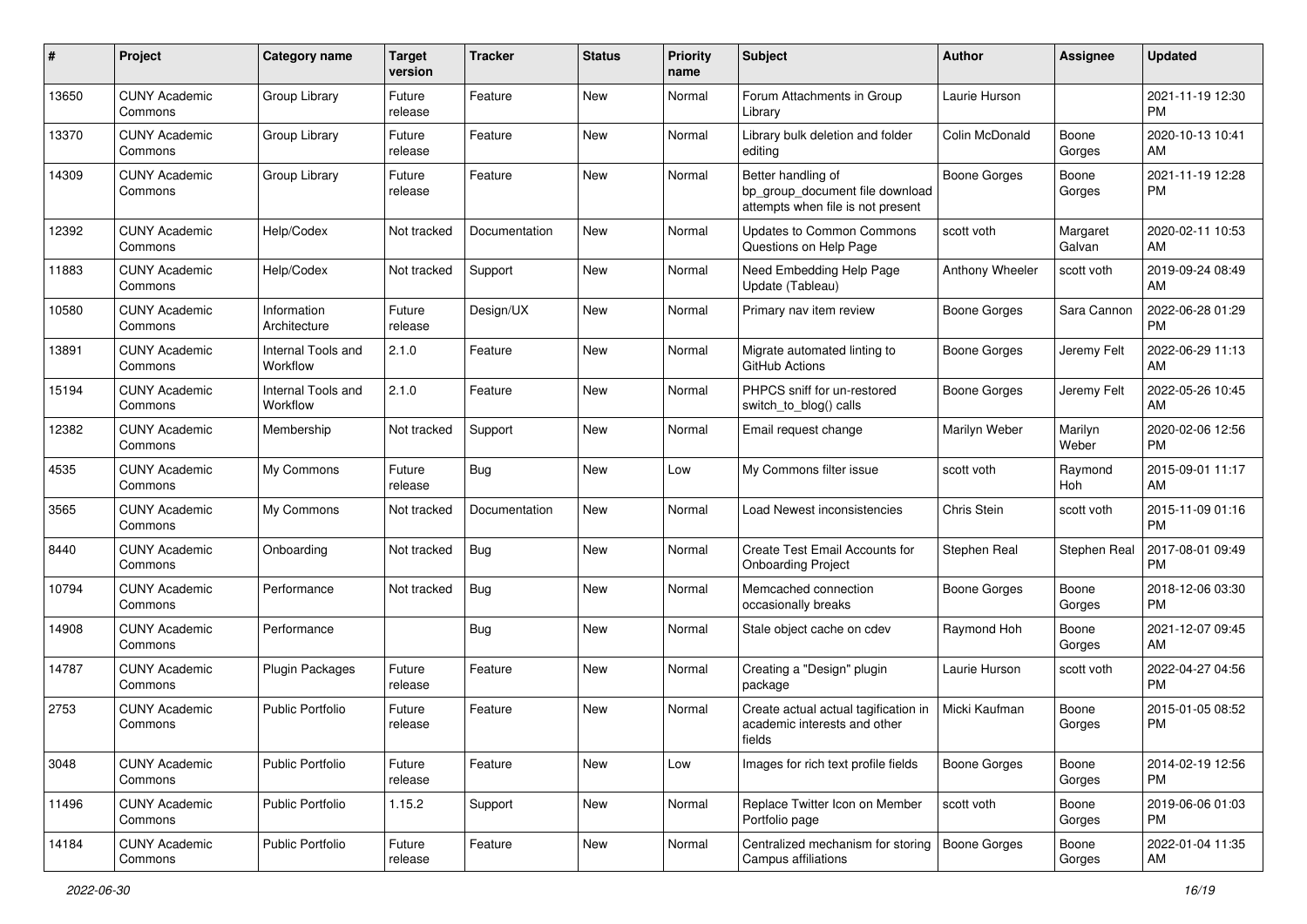| $\pmb{\#}$ | Project                         | <b>Category name</b>     | <b>Target</b><br>version | <b>Tracker</b> | <b>Status</b> | Priority<br>name | <b>Subject</b>                                                           | <b>Author</b>    | <b>Assignee</b>     | <b>Updated</b>                |
|------------|---------------------------------|--------------------------|--------------------------|----------------|---------------|------------------|--------------------------------------------------------------------------|------------------|---------------------|-------------------------------|
| 10354      | <b>CUNY Academic</b><br>Commons | <b>Public Portfolio</b>  | Future<br>release        | Feature        | <b>New</b>    | Normal           | Opt out of Having a Profile Page                                         | scott voth       | Chris Stein         | 2020-05-12 10:43<br>AM        |
| 4253       | <b>CUNY Academic</b><br>Commons | <b>Public Portfolio</b>  | Future<br>release        | Design/UX      | <b>New</b>    | Normal           | Encourage users to add portfolio<br>content                              | Samantha Raddatz | Samantha<br>Raddatz | 2015-07-07 11:32<br>AM        |
| 4622       | <b>CUNY Academic</b><br>Commons | <b>Public Portfolio</b>  | Future<br>release        | Design/UX      | <b>New</b>    | Normal           | <b>Profile Visibility Settings</b>                                       | Samantha Raddatz | Samantha<br>Raddatz | 2015-09-21 12:18<br><b>PM</b> |
| 3509       | <b>CUNY Academic</b><br>Commons | Publicity                | 1.7                      | Publicity      | <b>New</b>    | Normal           | Create 1.7 digital signage imagery                                       | Micki Kaufman    | Marilyn<br>Weber    | 2014-10-01 12:40<br><b>PM</b> |
| 3506       | <b>CUNY Academic</b><br>Commons | Publicity                | 1.7                      | Publicity      | <b>New</b>    | Normal           | Prepare 1.7 email messaging                                              | Micki Kaufman    | Micki<br>Kaufman    | 2014-10-01 12:36<br><b>PM</b> |
| 12247      | <b>CUNY Academic</b><br>Commons | Publicity                | Not tracked              | Support        | <b>New</b>    | Normal           | Screenshot of First Commons<br>Homepage                                  | scott voth       | scott voth          | 2020-01-14 12:08<br><b>PM</b> |
| 9643       | <b>CUNY Academic</b><br>Commons | Publicity                | Not tracked              | Feature        | <b>New</b>    | Normal           | Create a page on the Commons<br>for logos etc.                           | Stephen Real     | Stephen Real        | 2018-04-24 10:53<br>AM        |
| 3615       | <b>CUNY Academic</b><br>Commons | Redmine                  | Not tracked              | Feature        | <b>New</b>    | Low              | Create Redmine issues via email                                          | Dominic Giglio   | Boone<br>Gorges     | 2017-11-16 11:36<br>AM        |
| 11860      | <b>CUNY Academic</b><br>Commons | Registration             | Future<br>release        | Feature        | New           | Normal           | <b>Ensure Students Are Aware They</b><br>Can Use Aliases At Registration | scott voth       |                     | 2019-09-24 08:46<br>AM        |
| 308        | <b>CUNY Academic</b><br>Commons | Registration             | Future<br>release        | Feature        | <b>New</b>    | Normal           | Group recommendations for<br>signup process                              | Boone Gorges     | Samantha<br>Raddatz | 2015-11-09 05:07<br><b>PM</b> |
| 13430      | <b>CUNY Academic</b><br>Commons | Reply By Email           | Not tracked              | Bug            | New           | Normal           | Delay in RBE                                                             | Luke Waltzer     | Raymond<br>Hoh      | 2020-10-13 11:16<br>AM        |
| 16177      | <b>CUNY Academic</b><br>Commons | Reply By Email           |                          | <b>Bug</b>     | New           | Normal           | Switch to Inbound mode for RBE                                           | Raymond Hoh      | Raymond<br>Hoh      | 2022-05-30 04:32<br><b>PM</b> |
| 9729       | <b>CUNY Academic</b><br>Commons | <b>SEO</b>               | Not tracked              | Support        | New           | Normal           | 503 Errors showing on<br>newlaborforum.cuny.edu                          | Diane Krauthamer | Raymond<br>Hoh      | 2018-05-22 04:48<br><b>PM</b> |
| 13048      | <b>CUNY Academic</b><br>Commons | Shortcodes and<br>embeds | Future<br>release        | Feature        | New           | Normal           | Jupyter Notebooks support                                                | Boone Gorges     |                     | 2020-07-14 11:46<br>AM        |
| 13331      | <b>CUNY Academic</b><br>Commons | Site cloning             | Future<br>release        | <b>Bug</b>     | New           | Normal           | Combine Site Template and Clone   Boone Gorges<br>operations             |                  | Jeremy Felt         | 2021-11-19 12:39<br><b>PM</b> |
| 5199       | <b>CUNY Academic</b><br>Commons | Social Paper             | Future<br>release        | Feature        | New           | Normal           | add tables to the SP editor                                              | Marilyn Weber    |                     | 2016-10-24 11:27<br>AM        |
| 5205       | <b>CUNY Academic</b><br>Commons | Social Paper             | Future<br>release        | Feature        | New           | Normal           | Social Paper folders                                                     | Marilyn Weber    |                     | 2016-02-11 10:24<br><b>PM</b> |
| 5488       | <b>CUNY Academic</b><br>Commons | Social Paper             | Future<br>release        | Bug            | New           | Normal           | Add a "last edited by" field to<br>Social Paper group directories        | Boone Gorges     |                     | 2016-04-21 10:05<br><b>PM</b> |
| 5489       | <b>CUNY Academic</b><br>Commons | Social Paper             | Future<br>release        | Feature        | <b>New</b>    | Normal           | Asc/desc sorting for Social Paper<br>directories                         | Boone Gorges     |                     | 2016-04-21 10:06<br><b>PM</b> |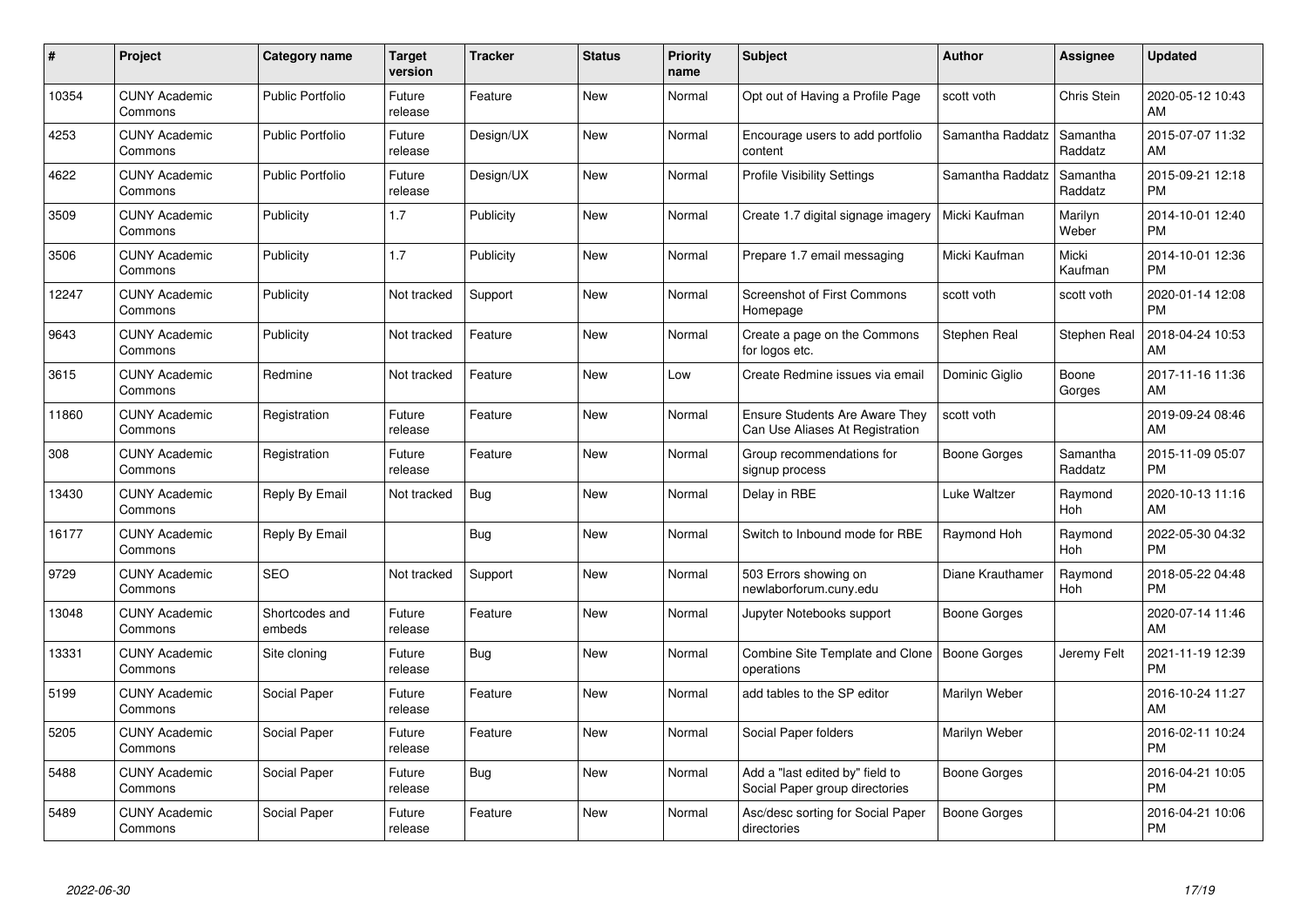| $\pmb{\sharp}$ | <b>Project</b>                  | Category name    | <b>Target</b><br>version | <b>Tracker</b> | <b>Status</b> | <b>Priority</b><br>name | <b>Subject</b>                                                                                                                                        | <b>Author</b>           | Assignee            | <b>Updated</b>                |
|----------------|---------------------------------|------------------|--------------------------|----------------|---------------|-------------------------|-------------------------------------------------------------------------------------------------------------------------------------------------------|-------------------------|---------------------|-------------------------------|
| 5052           | <b>CUNY Academic</b><br>Commons | Social Paper     | Future<br>release        | Feature        | <b>New</b>    | Low                     | Sentence by sentence or line by<br>line comments (SP suggestion #3)                                                                                   | Marilyn Weber           | Boone<br>Gorges     | 2016-02-11 10:24<br><b>PM</b> |
| 5182           | <b>CUNY Academic</b><br>Commons | Social Paper     | Future<br>release        | Design/UX      | New           | Normal                  | "Publishing" a private paper on<br>social paper?                                                                                                      | Raffi<br>Khatchadourian | Boone<br>Gorges     | 2016-10-13 04:12<br>PM        |
| 7663           | <b>CUNY Academic</b><br>Commons | Social Paper     | Future<br>release        | Bug            | <b>New</b>    | Normal                  | Social Paper notifications not<br>formatted correctly on secondary<br>sites                                                                           | Boone Gorges            | Boone<br>Gorges     | 2018-04-16 03:52<br><b>PM</b> |
| 7981           | <b>CUNY Academic</b><br>Commons | Social Paper     | Future<br>release        | Bug            | <b>New</b>    | Normal                  | Social Paper comments should<br>not go to spam                                                                                                        | Luke Waltzer            | Boone<br>Gorges     | 2018-04-16 03:52<br><b>PM</b> |
| 5282           | <b>CUNY Academic</b><br>Commons | Social Paper     | Future<br>release        | Bug            | New           | Normal                  | Replying via email directs to paper<br>but not individual comment.                                                                                    | Marilyn Weber           | Raymond<br>Hoh      | 2016-03-02 01:48<br><b>PM</b> |
| 5050           | <b>CUNY Academic</b><br>Commons | Social Paper     | Future<br>release        | Feature        | New           | Low                     | Making comments visible in SP<br>editing mode (SP suggestion #1)                                                                                      | Marilyn Weber           | Samantha<br>Raddatz | 2019-09-17 11:10<br><b>PM</b> |
| 5053           | <b>CUNY Academic</b><br>Commons | Social Paper     | Future<br>release        | Feature        | <b>New</b>    | Low                     | Scrollable menu to add readers<br>(SP suggestion #4)                                                                                                  | Marilyn Weber           | Samantha<br>Raddatz | 2016-04-21 05:21<br><b>PM</b> |
| 5058           | <b>CUNY Academic</b><br>Commons | Social Paper     | Future<br>release        | Feature        | <b>New</b>    | Low                     | Can there be a clearer signal that<br>even when comments have<br>already been made you add<br>comments by clicking on the side?<br>(SP suggestion #5) | Marilyn Weber           | Samantha<br>Raddatz | 2016-02-11 10:24<br><b>PM</b> |
| 5183           | <b>CUNY Academic</b><br>Commons | Social Paper     | Future<br>release        | Design/UX      | <b>New</b>    | Normal                  | Creating a new paper when<br>viewing an existing paper                                                                                                | Raffi<br>Khatchadourian | Samantha<br>Raddatz | 2016-02-02 12:09<br><b>PM</b> |
| 5397           | <b>CUNY Academic</b><br>Commons | Social Paper     | Future<br>release        | Feature        | New           | Normal                  | frustrating to have to<br>enable/disable in SP                                                                                                        | Marilyn Weber           | Samantha<br>Raddatz | 2016-04-20 03:39<br><b>PM</b> |
| 4222           | <b>CUNY Academic</b><br>Commons | User Experience  | Future<br>release        | Design/UX      | New           | Normal                  | Add information to 'Delete<br>Account' page                                                                                                           | Samantha Raddatz        | scott voth          | 2015-06-26 11:35<br>AM        |
| 6332           | <b>CUNY Academic</b><br>Commons | WordPress (misc) | Future<br>release        | Feature        | New           | Normal                  | Allow uploaded files to be marked<br>as private in an ad hoc way                                                                                      | Boone Gorges            |                     | 2016-10-17 11:41<br><b>PM</b> |
| 6755           | <b>CUNY Academic</b><br>Commons | WordPress (misc) | Future<br>release        | Bug            | <b>New</b>    | Normal                  | Cannot Deactivate Plugin                                                                                                                              | Laura Kane              |                     | 2016-11-16 01:12<br><b>PM</b> |
| 11024          | <b>CUNY Academic</b><br>Commons | WordPress (misc) | Future<br>release        | Bug            | New           | Normal                  | Subsites should not show "you<br>should update your .htaccess<br>now" notice after permalink setting<br>save                                          | Boone Gorges            |                     | 2019-01-28 01:35<br>PM        |
| 11843          | <b>CUNY Academic</b><br>Commons | WordPress (misc) | Future<br>release        | Design/UX      | <b>New</b>    | Normal                  | Tweaking the Gutenberg Editor<br>Interface                                                                                                            | Laurie Hurson           |                     | 2022-04-26 12:00<br><b>PM</b> |
| 16255          | <b>CUNY Academic</b><br>Commons | WordPress (misc) |                          | <b>Bug</b>     | New           | Normal                  | Need to define 'MULTISITE'<br>constant in wp-config.php                                                                                               | Raymond Hoh             |                     | 2022-06-19 09:31<br>AM        |
| 13835          | <b>CUNY Academic</b><br>Commons | WordPress (misc) | Future<br>release        | Feature        | <b>New</b>    | Normal                  | Allow OneSearch widget to have<br>'CUNY' as campus                                                                                                    | Boone Gorges            | Boone<br>Gorges     | 2021-11-19 12:39<br><b>PM</b> |